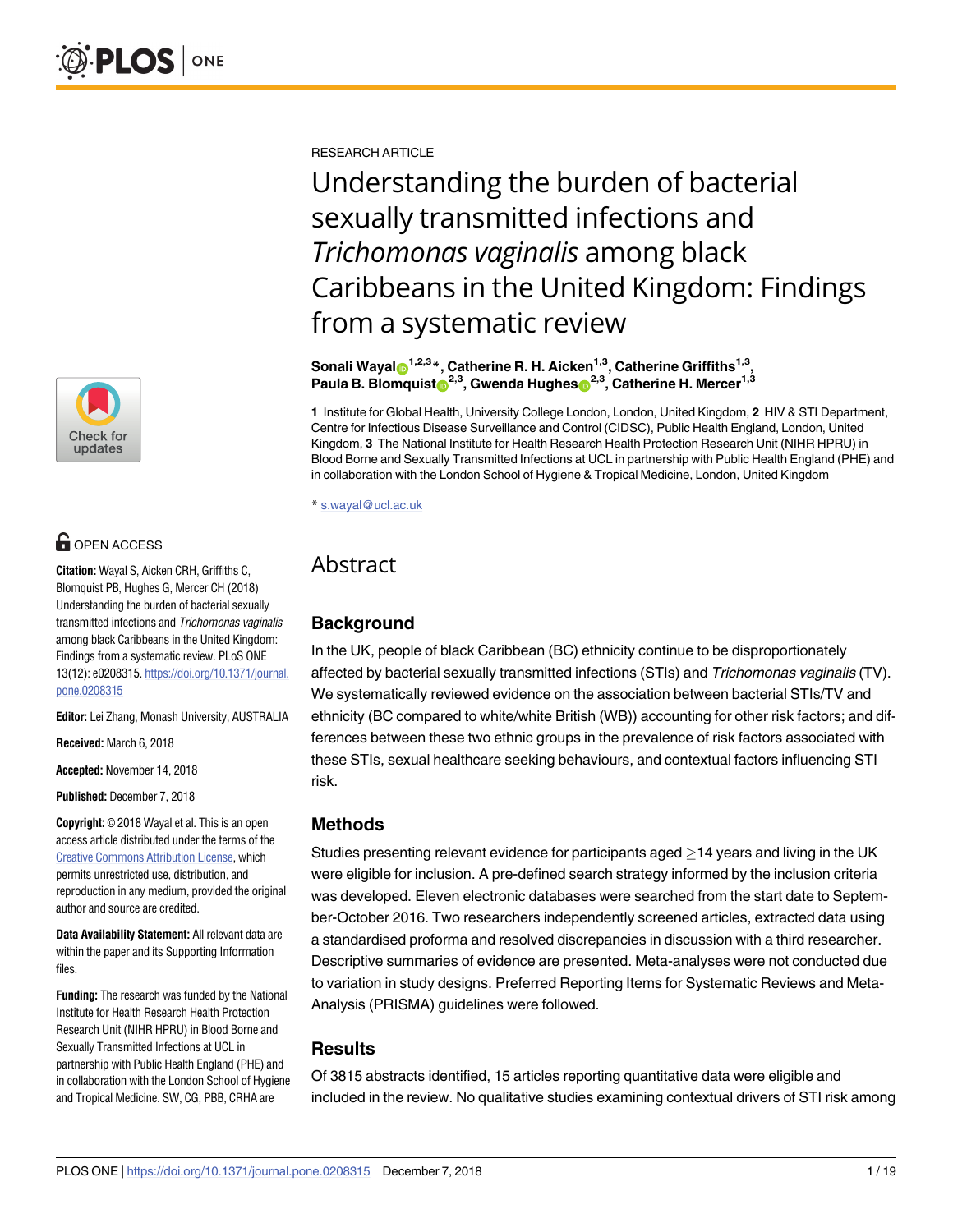<span id="page-1-0"></span>

funded by the National Institute for Health Research Health Protection Research Unit (NIHR HPRU) in Blood Borne and Sexually Transmitted Infections at UCL in partnership with Public Health England (PHE) and in collaboration with the London School of Hygiene and Tropical Medicine. The funders had no role in study design, data collection and analysis, decision to publish, or preparation of the manuscript.

**Competing interests:** The authors have declared that no competing interests exist.

people of BC ethnicity were identified. Compared to the white/WB ethnic group, the greater STI/TV risk among BCs was partially explained by variations in socio-demographic factors, sexual behaviours, and recreational drug use. The prevalence of reporting early sexual debut (<16 years), concurrency, and multiple partners was higher among BC men compared to white/WB men; however, no such differences were observed for women. People of BC ethnicity were more likely to access sexual health services than those of white/WB ethnicity.

# **Conclusions**

Further research is needed to explore other drivers of the sustained higher STI/TV prevalence among people of BC ethnicity. Developing holistic, tailored interventions that address STI risk and target people of BC ethnicity, especially men, could enhance STI prevention.

# **Introduction**

In the United Kingdom (UK), sexually transmitted infections (STIs) continue to be a public health concern [[1,](#page-16-0) [2\]](#page-16-0). Studies since the late-1980s have shown disproportionately high rates of bacterial STI diagnoses among black compared to white ethnic groups [\[3](#page-17-0), [4](#page-17-0)]. Since 2000, clinic-based studies [\[5,](#page-17-0) [6](#page-17-0)], national probability surveys [\[7,](#page-17-0) [8](#page-17-0)], and surveillance data [\[9](#page-17-0), [10](#page-17-0)] have distinguished between 'black Caribbean' (BC), 'black African' (BA) and 'black other' (BO) ethnicities, and have consistently shown that people of BC ethnicity in particular experience the highest rates of infection with *Trichomonas vaginalis* (TV) and bacterial STIs. Rates of gonorrhoea are 8–12 times higher among people of BC ethnicity compared to people of white ethnicity  $[9, 11]$  $[9, 11]$  $[9, 11]$  $[9, 11]$ . Age and sex related variations exist in rates of gonorrhoea and chlamydia diagnoses across and within ethnic groups, including among people of BC ethnicity [[11](#page-17-0)]. The risks of coinfection and reinfection with bacterial STIs are also higher among BC compared to other ethnic groups [[12–14\]](#page-17-0).

Understanding the social patterning and determinants of poor sexual health is key to promoting equitable health and informing evidence-based public health policy and practice [[8\]](#page-17-0). Given the high burden of bacterial STIs and TV among people of BC ethnicity in the UK, we undertook a systematic literature review to examine if ethnic variations in factors known to be associated with STIs/TV (for example: age) explain ethnic variations in STIs/TV at a population level. Specifically, we examined the evidence on the association between bacterial STI/TV and ethnicity (BC compared to white/white British (WB)) because the latter is the predominant ethnic group in the UK corresponding to approximately 90% of the population [\[15\]](#page-17-0). We also examined variations between these two ethnic groups in the prevalence of behavioural risk factors associated with STIs, sexual healthcare seeking behaviour, and contextual factors influencing STI risk.

# **Methods**

This research was conducted through the National Institute of Health Research Health Protection Research Unit (NIHR HPRU) in Blood Borne and Sexually Transmitted Infections at UCL in partnership with Public Health England and in collaboration with the London School of Hygiene & Tropical Medicine.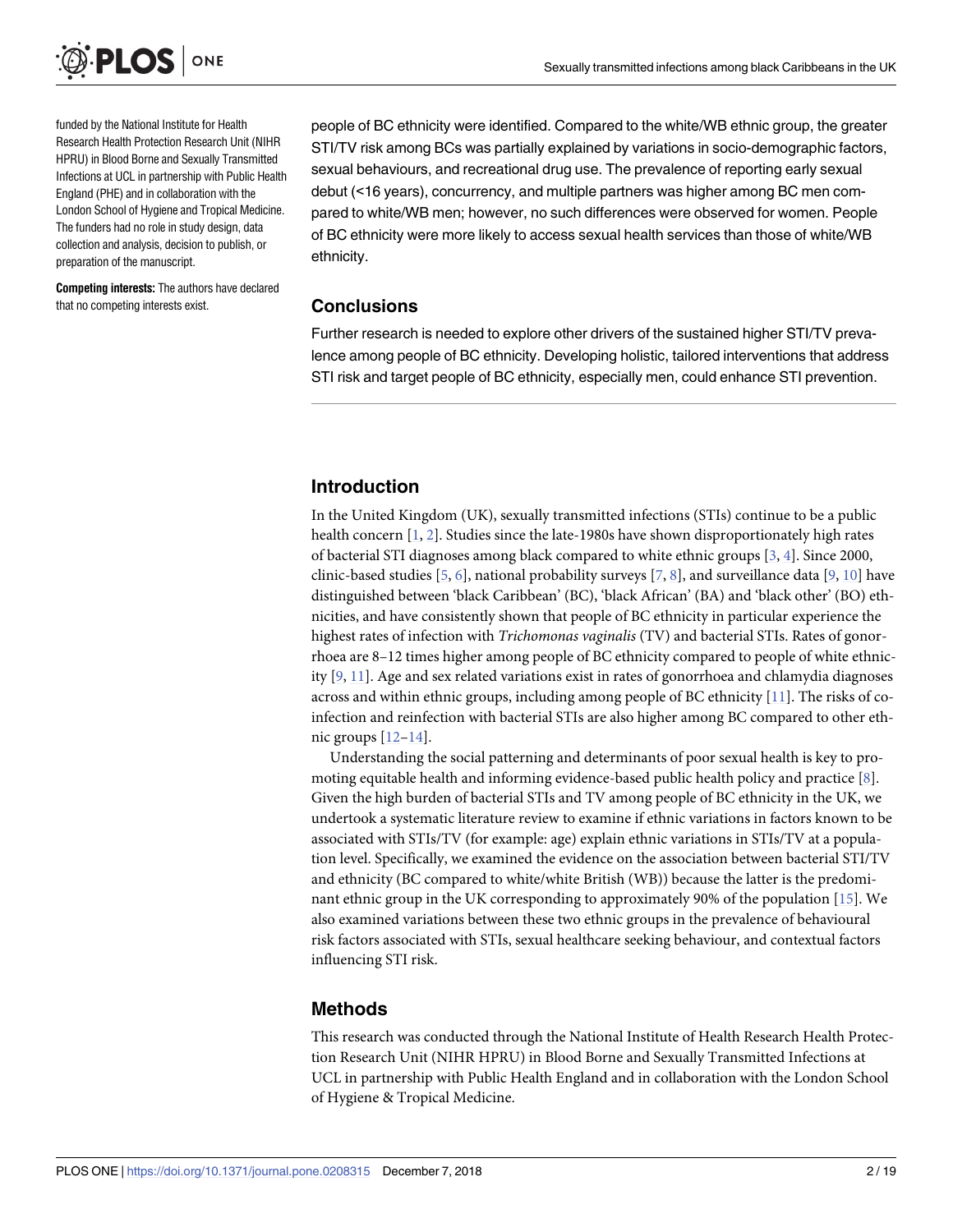# <span id="page-2-0"></span>**Inclusion criteria**

Studies examining the association between ethnicity (BC compared to white/WB) and bacterial STIs/TV were eligible for inclusion. We also included studies if the outcome variable considered bacterial and viral STIs together but predominantly comprised of bacterial STIs. Studies conducted only among people living in the UK were included because our focus was to understand the factors driving the sustained disproportionate burden of these infections among BC people in the UK. Studies examining variations in the prevalence of risk behaviours associated with these infections and in sexual healthcare seeking behaviours between these two ethnic groups, and studies exploring contextual drivers of STI risk among BC people were also eligible for inclusion. Studies conducted among persons aged  $\geq$  14 were eligible for inclusion because the rates of bacterial STI diagnoses increase substantially from the age of 14 [\[2\]](#page-16-0).

### **Exclusion criteria**

Studies that did not differentiate between different 'black' ethnic groups were excluded due to variations in STI prevalence among different black communities, and because 'black' is a heterogeneous category, including for example, variations in history of migration, risk behaviours, and background STI prevalence in home countries among migrant populations [[7](#page-17-0)]. Additionally, we excluded studies that met the inclusion criteria but provided scant data [[16](#page-17-0), [17\]](#page-17-0), determined via discussion between two researchers. We also excluded studies not written in English.

### **Search strategy**

The following electronic databases were searched from the start up to September-October, 2016 (S1 [Table\)](#page-15-0) for empirical studies using a pre-defined search strategy informed by the review inclusion/exclusion criteria (S1 [File](#page-16-0)): Medline, Embase, Cinahl, Psychinfo, Scopus, Web of Science, British Humanities Index, Applied Social Science Index and Abstracts, International Bibliography of the Social Sciences, Sociological Abstracts, and the Cochrane database of systematic reviews. Search terms were adapted to meet the requirements of different databases and search results imported into Endnote software. We also contacted two researchers in the field for unpublished papers/reports.

#### **Screening and data extraction**

Following merging and deduplication of search results, two researchers independently screened 5% of all titles and abstracts to develop consensus for inclusion of studies, using prespecified screening questions (S2 [Table](#page-16-0)) which were informed by the inclusion/exclusion criteria. Subsequently a researcher screened the remaining titles and abstracts. Reference lists of studies included in the review were also screened. Once the eligible papers were identified, data were extracted and quality appraisal was conducted independently by two researchers for five of the included studies to pilot the data extraction pro-forma (S2 [File](#page-16-0)) and quality appraisal pro-forma (S3 [Table](#page-16-0)) and checked for concordance. The quality appraisal pro-forma was adapted from the NICE guidance for 'quality appraisal checklist for quantitative studies reporting correlations and associations' [\[18\]](#page-17-0). This checklist seeks to assess the key population criteria for determining the study's external validity, i.e. the extent to which the findings of the study are generalizable to the study's source population. It also seeks to assess the internal validity of the study using various criteria, i.e., that the study has been carried out carefully and the identified associations are valid. Disagreements regarding study inclusion and discrepancies in data extraction and quality appraisal were resolved through discussion with a third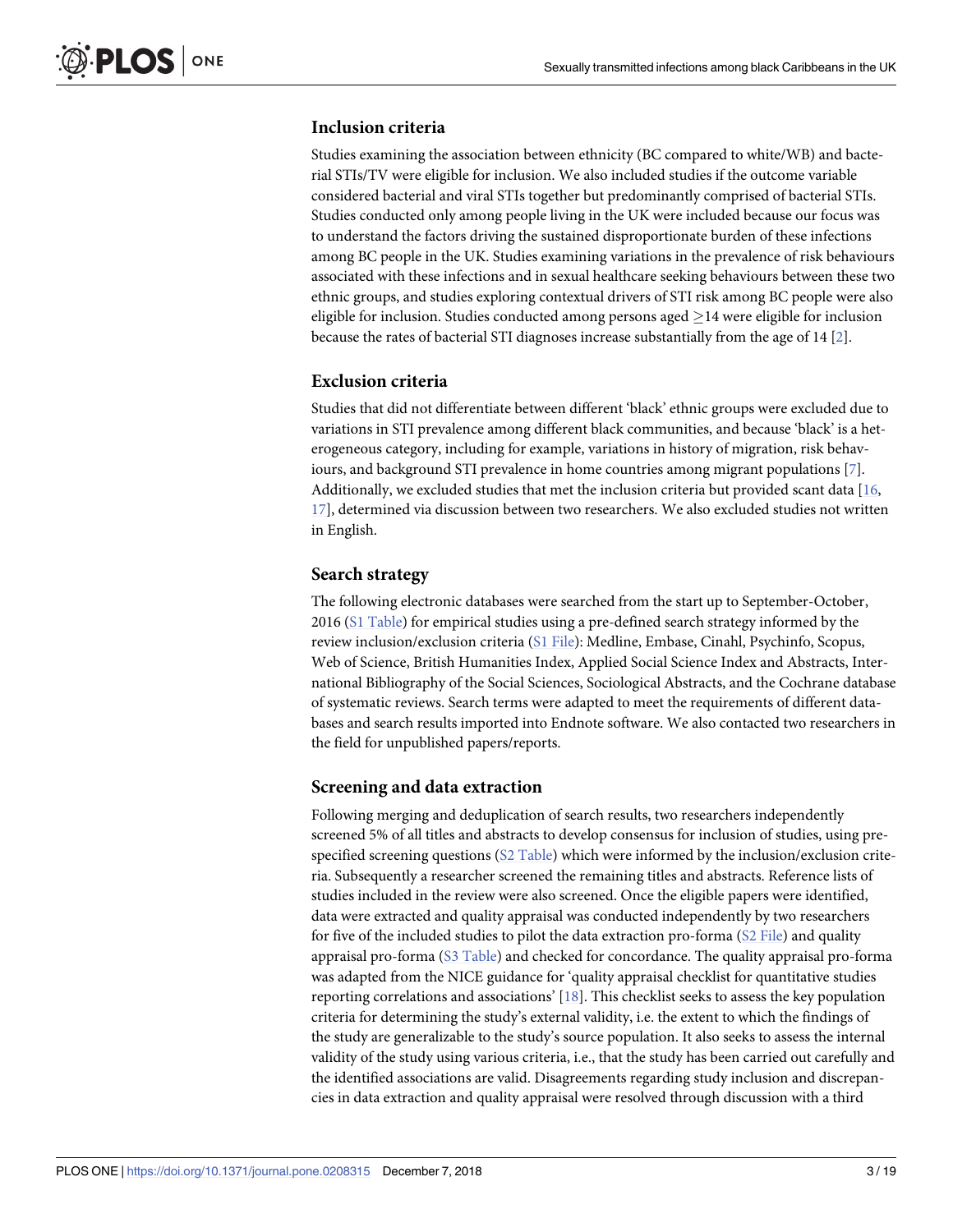<span id="page-3-0"></span>researcher. Subsequently data extraction and quality appraisal of all the remaining papers was conducted by a researcher and was checked by another researcher.

#### **Data synthesis**

Quantitative studies included in the review varied in study design, methods, definitionsand measurement of outcomes and explanatory variables. Thus a meta-analysis was not conducted to avoid the risk of deriving misleading conclusions [\[19\]](#page-17-0), and instead we conducted a narrative synthesis of evidence for each of our research questions. Studies were analysed according to the type of STIs, and study design. Descriptive summaries are presented on the reported evidence relating to (i) the association between ethnicity (BC vs white/WB) and STIs/TV after adjusting for other factors, and (ii) variations in the prevalence of risk behaviours associated with STIs/TV, and (iii) variations in sexual healthcare seeking behaviours between these two ethnic groups.

We followed the Preferred Reporting Items for Systematic Reviews and Meta-Analysis (PRISMA) guidelines (S4 [Table\)](#page-16-0) [[20](#page-17-0)].

### **Results**

We identified 3815 records [\(Fig](#page-4-0) 1). Fifteen quantitative studies were eligible and included in the review. Of these 13 studies were identified during electronic searches, one through screening of the reference list of an included paper, and one was a paper published by our research team which was under review when we conducted electronic database searches and was subsequently published in 2017 ([Table](#page-5-0) 1). No qualitative studies that examined contextual drivers of STI risk only among people of BC ethnicity were identified.

#### **Characteristics of included studies and participants**

Of the 15 studies included in the review ([Table](#page-5-0) 1), ten examined risk factors either for single or multiple STIs accounting for ethnicity  $[6-11, 21-24]$  $[6-11, 21-24]$  $[6-11, 21-24]$ . Of these, most studies examined the risk factors for chlamydia or gonorrhoea, but a few examined risk factors for TV [[10](#page-17-0)], syphilis [[9](#page-17-0)], or 'any bacterial STIs' [[7](#page-17-0), [8\]](#page-17-0). Furthermore, one study examined factors associated with the risk of gonorrhoea and chlamydia co-infection [[12](#page-17-0)]. Another study examined the risk of re-infection with gonorrhoea [[14](#page-17-0)], and a study examined the risk of acute STIs among patients reattending a sexual health clinic within one year [[13](#page-17-0)]. Differences between BC and white/WB ethnic groups in the prevalence of behavioural risk factors associated with bacterial STIs/TV were examined by three studies [\[7,](#page-17-0) [8](#page-17-0), [25](#page-18-0)], and in sexual healthcare seeking behaviours by three studies [\[7](#page-17-0), [25,](#page-18-0) [26\]](#page-18-0).

Four of the 15 studies included only young people aged 14–24 years [[21](#page-17-0), [23–25\]](#page-18-0). All three studies examining ethnic variations in behavioural risk factors and sexual healthcare seeking behaviours provided data on both sexes separately [\[7](#page-17-0), [8](#page-17-0), [25](#page-18-0)].

**Study design.** Two studies used data from national probability surveys in Britain (England, Scotland and Wales) [\[7](#page-17-0), [8](#page-17-0)], and three used data from sexual health clinics in England only, comprising a cross-sectional survey [[26](#page-18-0)], a case-control study [\[22\]](#page-18-0), a retrospective case note review [[12](#page-17-0)]. Six studies used routine or sentinel surveillance data on clinic attendees in England [\[6,](#page-17-0) [9–11,](#page-17-0) [13,](#page-17-0) [14\]](#page-17-0). Three studies used data from England's National Chlamydia Screening Programme (NCSP) which targets sexually-active young people aged 14–24 years [[21](#page-17-0), [23](#page-18-0), [24\]](#page-18-0). One study reported data from a cross-sectional survey in secondary schools in London among students aged 11–16 years [[25](#page-18-0)].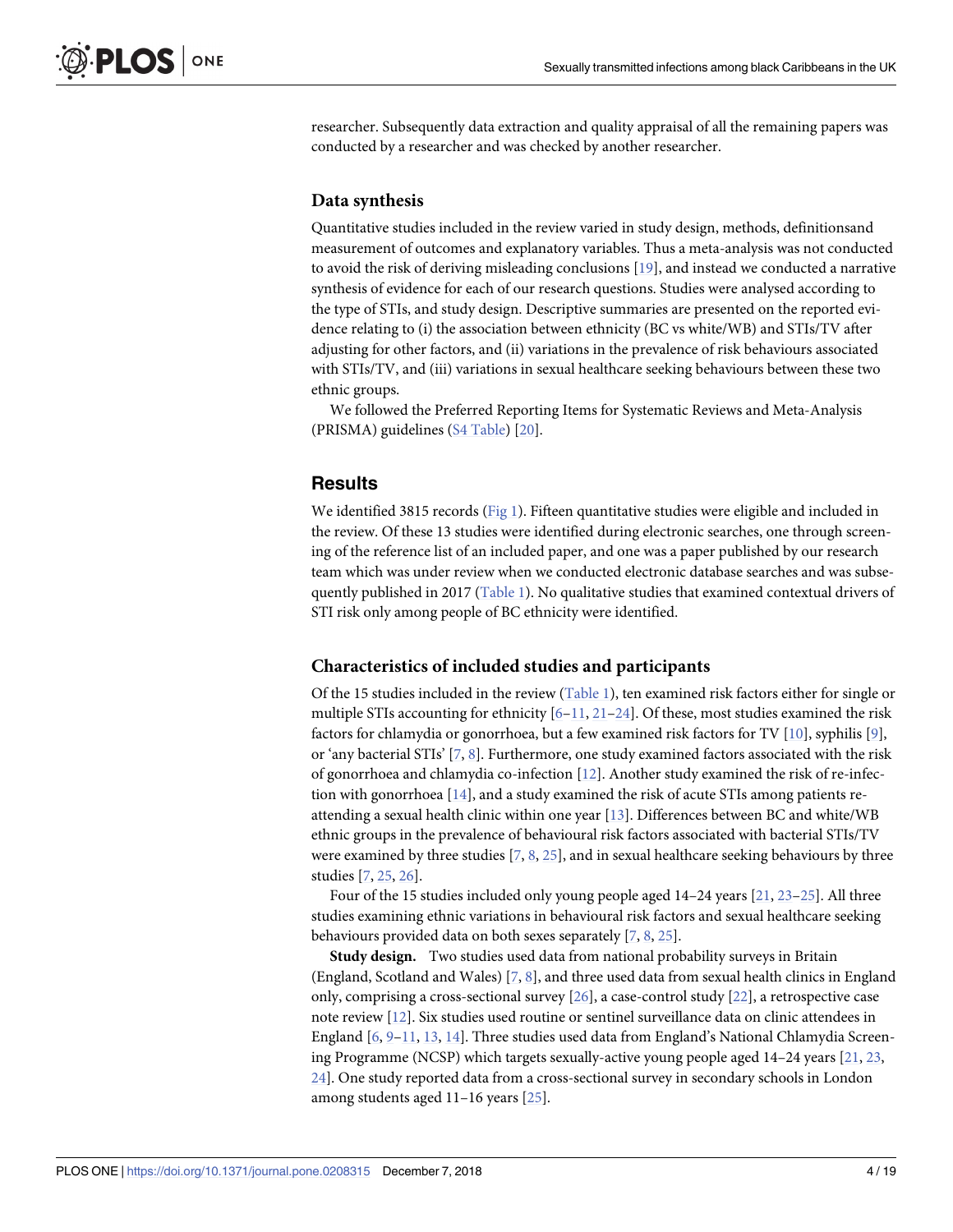<span id="page-4-0"></span>



**[Fig](#page-3-0) 1. Flow diagram of records screening for identifying eligible studies.**

<https://doi.org/10.1371/journal.pone.0208315.g001>

#### **Quality assessment of included studies**

As shown in S4 [Table](#page-16-0), of the 15 studies included in the review, the majority had reported data that enabled assessment of internal and external validity of the study results. As shown in [Table](#page-5-0) 1 and S3 [Table,](#page-16-0) the scores for internal and external validity of study results of four studies (two national probability surveys and two studies using surveillance data from all sexual health clinics in England)  $[7-10]$  were higher than for the other studies. For the other eleven studies, either the generalisability was limited (for example, due to sample selection or recruitment bias [\[21,](#page-17-0) [23,](#page-18-0) [24](#page-18-0)], or their internal validity was limited (for example, due to low participant response rate [\[22\]](#page-18-0).

# **Associations between ethnicity and STIs adjusting for other factors**

Studies examined the association between ethnicity (BC compared to white/WB) and different types of bacterial STIs/TV diagnoses adjusting for a diverse range of factors ([Table](#page-9-0) 2). Studies that used surveillance data showed that the association between ethnicity and diagnoses of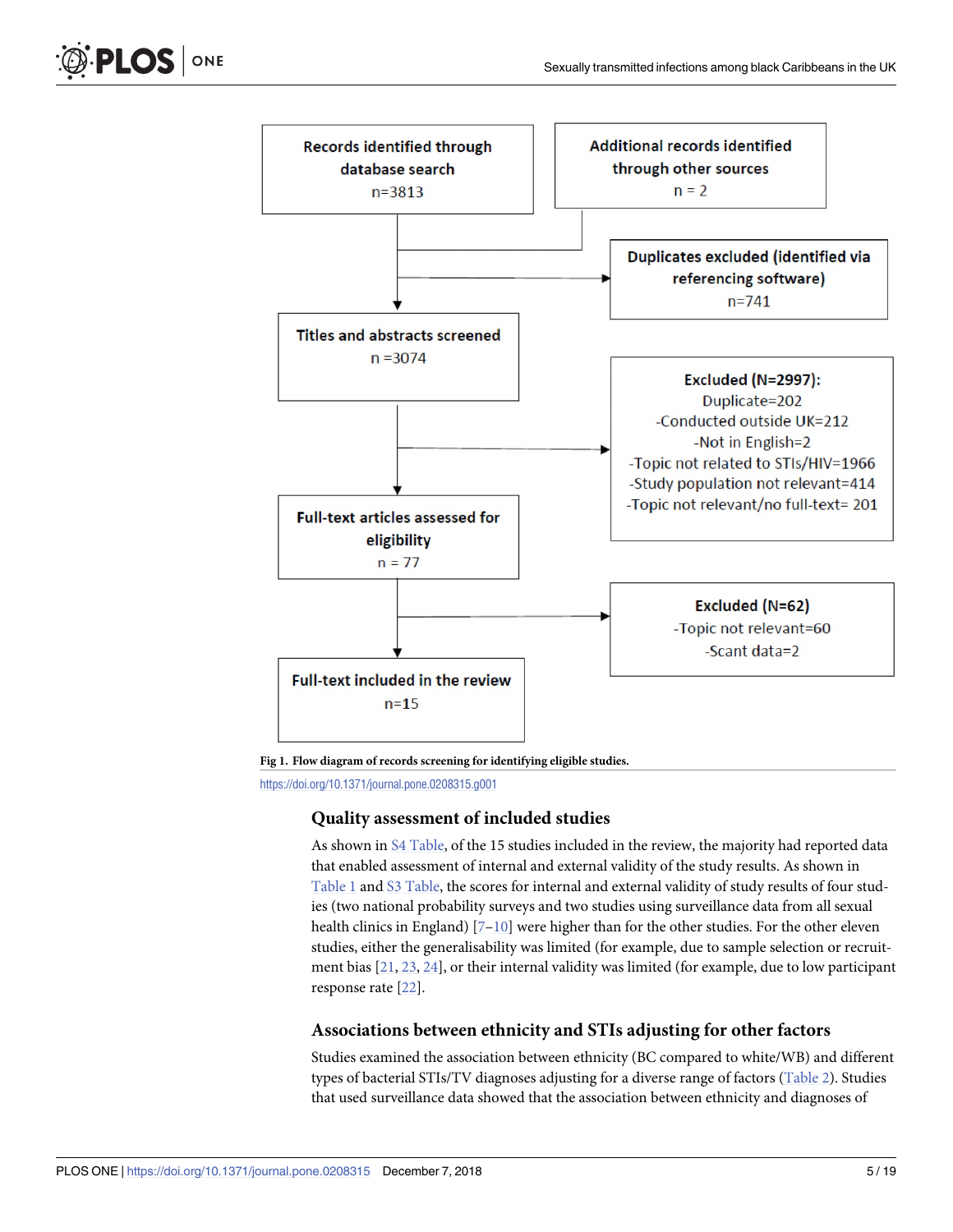<span id="page-5-0"></span>

#### **[Table](#page-3-0) 1. Description of studies included in the review.**

| <b>Authors</b>         | <b>Study focus</b>                            | Aims                                                                                                                                                                                       | Study design            | Population, setting &<br>year (number of<br>individuals/episodes/<br>attendances/tests)                                                                                        | Methods                                                                                                                                                                                                                                                                                                                                                                                                                                                                                                                         | Ethnic groups                                                                                                                             | Quality<br>grading<br>for<br>internal<br>validity | Quality<br>grading<br>for<br>external<br>validity |
|------------------------|-----------------------------------------------|--------------------------------------------------------------------------------------------------------------------------------------------------------------------------------------------|-------------------------|--------------------------------------------------------------------------------------------------------------------------------------------------------------------------------|---------------------------------------------------------------------------------------------------------------------------------------------------------------------------------------------------------------------------------------------------------------------------------------------------------------------------------------------------------------------------------------------------------------------------------------------------------------------------------------------------------------------------------|-------------------------------------------------------------------------------------------------------------------------------------------|---------------------------------------------------|---------------------------------------------------|
| Dragovic,<br>2002 [12] | Gonorrhoea<br>and<br>Chlamydia                | To examine co-infection<br>with chlamydia in<br>patients diagnosed with<br>gonorrhoea and<br>examine risk factors for<br>co-infection.                                                     | Case note<br>review     | All patients diagnosed<br>with gonorrhoea in 3<br>sexual health clinics in<br>West London, April-<br>September 1998<br>$(total n = 153, BC)$<br>$n = 32$                       | Demographic and<br>laboratory results data<br>(from culture/ELISA<br>test) were extracted<br>using a proforma, for<br>all gonorrhoea cases.                                                                                                                                                                                                                                                                                                                                                                                     | Black Caribbean,<br>Black African, White,<br>Other/ Unknown.                                                                              | $^{+}$                                            | $\ddot{}$                                         |
| Fenton, 2005<br>$[7]$  | Any STI                                       | To investigate ethnic<br>variations in high risk<br>sex behaviour and sexual<br>health outcomes in<br>Britain and their<br>association with key<br>demographic and<br>behavioural factors. | Cross-<br>sectional     | Men and women aged<br>16-44 in Britain,<br>1999-2001<br>$(total n = 11,161; BC)$<br>$n = 225$                                                                                  | Multistage probability<br>Black Caribbean,<br>sampling using<br>Black African, Indian,<br>postcode address file,<br>Pakistani, White<br>with oversampling of<br>areas of high density of<br>four ethnic minority<br>groups (Black<br>Caribbean, Indian,<br>Pakistani, Black<br>African). Survey<br>conducted using<br>computer-assisted<br>personal interviews and<br>self-interviews.<br>Black Caribbean,<br>Data on all STI<br>Black African, Black<br>diagnosis made in<br>sexual health clinics in<br>other, Asian, Indian, |                                                                                                                                           | $^{++}$                                           | $^{++}$                                           |
| Furegato,<br>2016 [9]  | Gonorrhoea,<br>Syphilis                       | To investigate the<br>association between<br>ethnicity, STI diagnosis<br>rate and SED<br>(socioeconomic<br>deprivation) in England.                                                        | Cross-<br>sectional     | All sexual health clinic<br>attendances in<br>England, 2013<br>(total attendances<br>$n = 2,539,572$ ; BC n<br>not reported)                                                   | England in 2013 was<br>extracted from routine<br>STI surveillance system<br>(GUMCAD) along with<br>clinical and socio-<br>demographic data on<br>each patient<br>attendance.                                                                                                                                                                                                                                                                                                                                                    | Pakistani,<br>Bangladeshi, Chinese,<br>Asian other, White<br>British, White Irish,<br>White other, mixed<br>ethnicity, other<br>ethnicity | $^{++}$                                           | $^{++}$                                           |
| Gerressu,<br>2012 [26] | Sexual<br>healthcare<br>seeking<br>behaviours | To explore patterns of<br>care-seeking behaviour<br>for STIs separately for<br>Black Caribbeans and<br><b>Black Africans.</b>                                                              | Cross-<br>sectional     | All new patients<br>attending 7 sexual<br>health clinics in<br>England, October<br>2004-March 2005<br>$total n = 2824, BC$<br>$n = 345$                                        | Black Caribbean,<br>Sexual health clinics<br>were selected to<br>Black African, White<br>represent different<br>demographic,<br>geographic, service<br>configuration<br>characteristics that can<br>influence sexual health<br>need and service use.<br>Questionnaire data<br>were linked to clinics'<br>routinely-collected data<br>on STI diagnoses<br>associated with the<br>same clinic attendance.                                                                                                                         |                                                                                                                                           | $\ddot{}$                                         | $\qquad \qquad +$                                 |
| Hughes, 2001<br>$[13]$ | Acute STIs*                                   | To investigate the<br>demographic and<br>behaviour characteristics<br>of sexually transmitted<br>disease clinic patients<br>most likely to re-attend<br>with an STI.                       | Retrospective<br>cohort | Patients diagnosed<br>with an acute STI who<br>re-attended within 1<br>year, at 3 sexual health<br>clinics in England,<br>1994-1998<br>$(total n = 17,446, BC)$<br>$n = 2,924$ | Demographic and<br>diagnosis data were<br>collected from clinic<br>databases. Behavioural<br>data were recorded on<br>proformas completed<br>by the attending doctor.                                                                                                                                                                                                                                                                                                                                                           | White, Black<br>Caribbean, Black<br>African, Asian, Other/<br>mixed                                                                       | $^{+}$                                            | $\ddot{}$                                         |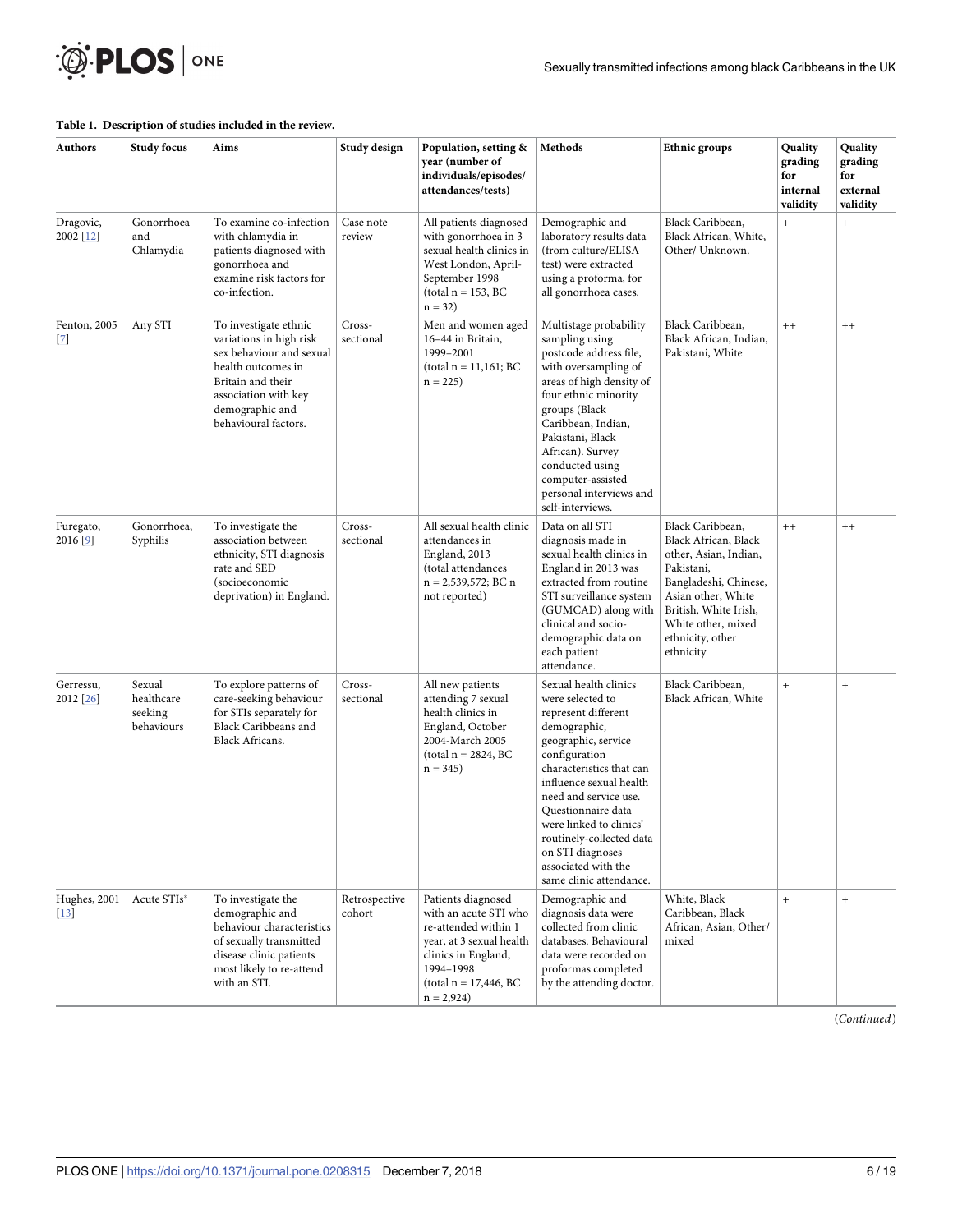

#### **Table 1.** (Continued)

| <b>Authors</b>                   | <b>Study focus</b>          | Aims                                                                                                                                                                                                     | Study design<br>Population, setting &<br>Methods<br>Ethnic groups<br>year (number of<br>individuals/episodes/<br>attendances/tests) |                                                                                                                                                                                                                                                                                                                                                                                 |                                                                                                                                                                                                                                                                                                                                                                                                                                            |                                                                                                                                                                | Quality<br>grading<br>for<br>internal<br>validity | <b>Quality</b><br>grading<br>for<br>external<br>validity |
|----------------------------------|-----------------------------|----------------------------------------------------------------------------------------------------------------------------------------------------------------------------------------------------------|-------------------------------------------------------------------------------------------------------------------------------------|---------------------------------------------------------------------------------------------------------------------------------------------------------------------------------------------------------------------------------------------------------------------------------------------------------------------------------------------------------------------------------|--------------------------------------------------------------------------------------------------------------------------------------------------------------------------------------------------------------------------------------------------------------------------------------------------------------------------------------------------------------------------------------------------------------------------------------------|----------------------------------------------------------------------------------------------------------------------------------------------------------------|---------------------------------------------------|----------------------------------------------------------|
| Hughes,<br>Catchpole<br>2000 [6] | Gonorrhoea,<br>Chlamydia    | To compare the risk<br>factors for four common<br>sexually transmitted<br>infections (STIs) in<br>attenders at three large<br>urban GUM clinics in<br>England.                                           | Cross-<br>sectional                                                                                                                 | First attendances of<br>patients attending 3<br>sexual health clinics in<br>England participating<br>in sentinel<br>surveillance, 1st April<br>1994-30th September<br>1997<br>(total attendances<br>$n = 18,238, BCn not$<br>reported)                                                                                                                                          | Sentinel surveillance<br>data on STI diagnoses,<br>demographic<br>characteristics, and risk<br>behaviours were<br>collected for each<br>patient attendance in<br>the study period.                                                                                                                                                                                                                                                         | White, Black<br>Caribbean, Black<br>African, Asian, Other/<br>Mixed (includes Black<br>Other)                                                                  | $^{+}$                                            | $\ddot{}$                                                |
| Hughes, 2013<br>$[14]$           | Gonorrhoea                  | To estimate risk and<br>important socio-<br>demographic and<br>behavioural<br>determinants of<br>gonorrhoea reinfection.                                                                                 | Cross-<br>sectional                                                                                                                 | Sexual health clinic<br>patients diagnosed<br>with gonorrhoea<br>within 42 days of<br>previous diagnosis,<br>Sheffield, 2004-2008<br>$(total n = 1,650, BC)$<br>$n = 141$                                                                                                                                                                                                       | Data on gonorrhoea<br>diagnosis, other clinical<br>data, demographic and<br>behavioural data were<br>extracted from patients'<br>clinical records.                                                                                                                                                                                                                                                                                         | White, Black<br>Caribbean, Black<br>African, Asian, Other/<br>mixed                                                                                            | $+$                                               | $\qquad \qquad +$                                        |
| Jayakody,<br>2011 [25]           | Behavioural<br>risk factors | To determine how<br>ethnic background<br>influences early sexual<br>activity among young<br>adults.                                                                                                      | Longitudinal<br>cross-sectional<br>surveys                                                                                          | Male and female<br>students attending<br>secondary schools in<br>East London<br>(totals: Phase 1: 11-14<br>year olds; $n = 2,790$ ;<br>BC n not reported and<br>Phase 2: 13-16 year<br>olds, $n = 2,675$ ; BC<br>$n = 156$                                                                                                                                                      | 30/43 secondary<br>schools were randomly<br>selected and balanced<br>to ensure<br>representation of<br>single-sex & mixed-sex<br>schools. Questionnaire<br>survey administered in<br>school setting. Sexual<br>behaviour data were<br>collected at Phase 2<br>(age 13–16).                                                                                                                                                                 | Black Caribbean,<br>Black African, Black<br>British, White British,<br>White Other,<br>Bangladeshi, Indian,<br>Pakistani, Mixed<br>Ethnicity, Other            | $\ddot{}$                                         | $\qquad \qquad +$                                        |
| LaMontagne<br>2004 [21]          | Chlamydia                   | To describe the<br>implementation of the<br><b>English National</b><br>Chlamydia Screening<br>Programme (NCSP) first<br>year, positivity rates, and<br>risk factors for genital<br>chlamydial infection. | Cross-<br>sectional                                                                                                                 | Chlamydia tests<br>among sexually active<br>young people aged<br><25 years, screened<br>through England's<br>NCSP, April<br>2003-June 2004<br>$total n = 16,413$<br>chlamydia tests; BC<br>$n = 413$                                                                                                                                                                            | Data on each screening<br>test (including test<br>results and socio-<br>demographic variables)<br>was collated from<br>routinely-collected<br>data.                                                                                                                                                                                                                                                                                        | White, Black<br>Caribbean, Black<br>African, Black British-<br>Other, Asian<br>subcontinent, Chinese<br>-other Asian, Other<br>ethnic group, mixed/<br>unknown | $^{+}$                                            | $^{+}$                                                   |
| Low, 2001<br>$[11]$              | Chlamydia &<br>Gonorrhoea   | To examine differences<br>in population based<br>rates of gonorrhoea and<br>chlamydia between<br>Black ethnic groups in<br>Lambeth, Southwark,<br>and Lewisham Health<br>Authority.                      | Cross-<br>sectional                                                                                                                 | Episodes of<br>gonorrhoea (among<br>men and women) or<br>chlamydia (among<br>women) recorded<br>among attendees at 11<br>sexual health clinics in<br>South London, 1<br>January 1994 to 31<br>December 1995<br>(totals: $n = 1996$<br>gonorrhoea episodes;<br>$n = 1376$ chlamydia<br>episodes; among BC:<br>$n = 966$ gonorrhoea<br>episodes; $n = 608$<br>chlamydia episodes) | Episodes of infection<br>were identified from<br>sexual health clinic<br>records, using<br>standardised codes that<br>are used for<br>surveillance reports and<br>residence in the study<br>area was determined<br>from the postcodes for<br>Lambeth, Southwark,<br>and Lewisham Health<br>Authority areas. Data<br>on chlamydia was<br>collected only for<br>women because testing<br>in men was not<br>routinely done in all<br>clinics. | Black Caribbean,<br>Black African, Black<br>other, Asian/other,<br>White                                                                                       | $^{+}$                                            | $\qquad \qquad +$                                        |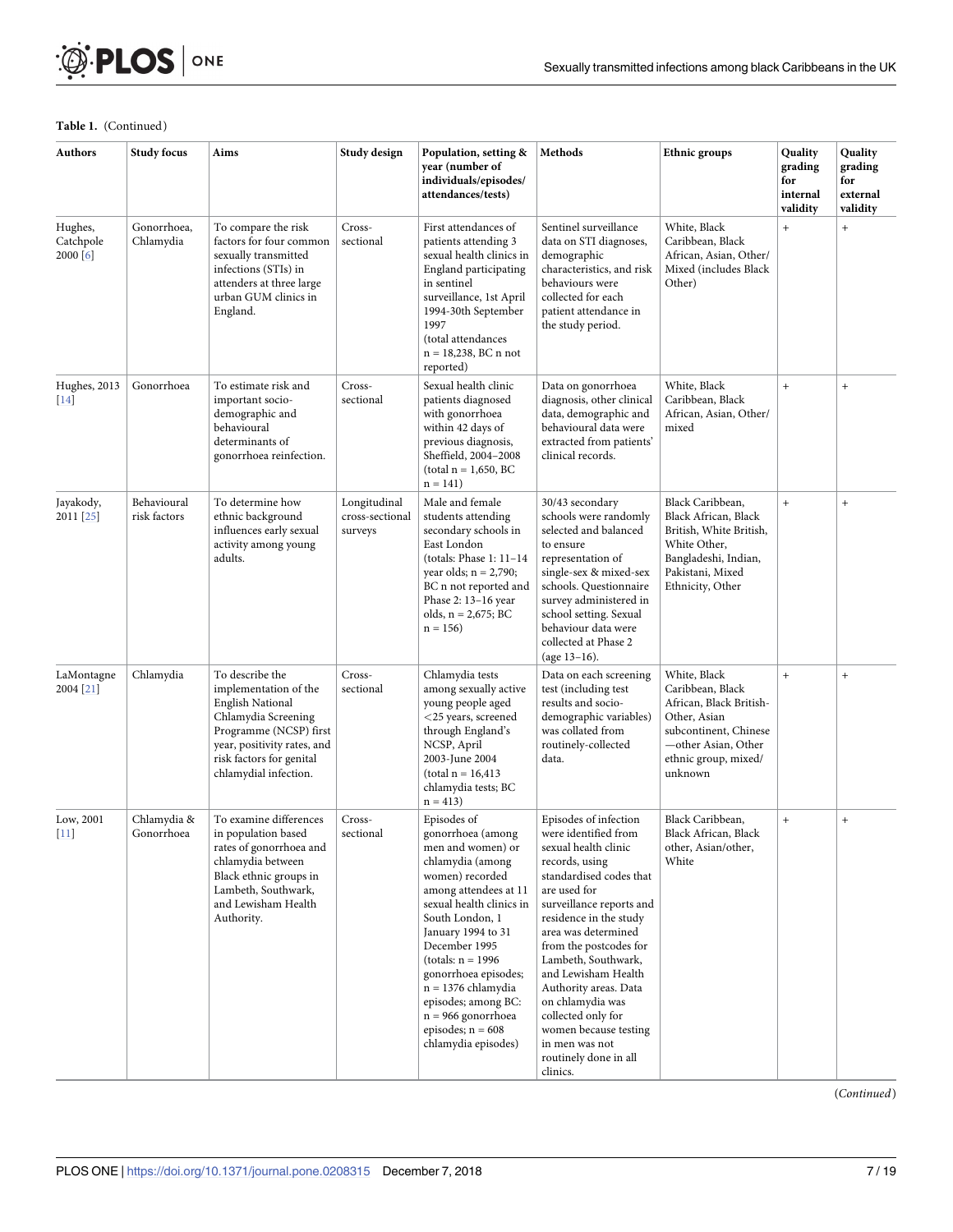

#### **Table 1.** (Continued)

| Authors                  | <b>Study focus</b>       | Aims                                                                                                                                                                                 | Study design        | Population, setting &<br>year (number of<br>individuals/episodes/<br>attendances/tests)                                                                                                                                                                                                                                                                                                                                                                                                        | Methods                                                                                                                                                                                                                                                                              | Ethnic groups                                                                                                                                                                                   | Quality<br>grading<br>for<br>internal<br>validity | Quality<br>grading<br>for<br>external<br>validity |
|--------------------------|--------------------------|--------------------------------------------------------------------------------------------------------------------------------------------------------------------------------------|---------------------|------------------------------------------------------------------------------------------------------------------------------------------------------------------------------------------------------------------------------------------------------------------------------------------------------------------------------------------------------------------------------------------------------------------------------------------------------------------------------------------------|--------------------------------------------------------------------------------------------------------------------------------------------------------------------------------------------------------------------------------------------------------------------------------------|-------------------------------------------------------------------------------------------------------------------------------------------------------------------------------------------------|---------------------------------------------------|---------------------------------------------------|
| Mitchell,<br>2014 [10]   | Trichomonas<br>vaginalis | To investigate the<br>distribution and risk<br>factors of Trichomonas<br>vaginalis infection in<br>England.                                                                          | Cross-<br>sectional | All sexual health clinic<br>attendances between<br>2009-2011, by<br>individuals resident in<br>England<br>$(total n = 3,221,854)$<br>attendances: BC n not<br>reported)                                                                                                                                                                                                                                                                                                                        | Clinical and socio-<br>demographic data on<br>first episode of<br>diagnosis with<br>Trichomonas vaginalis<br>(for cases) or first<br>sexual health clinic<br>attendance (for patients<br>without TV diagnosis)<br>was extracted from<br>routine STI surveillance<br>system (GUMCAD). | White, Black<br>Caribbean, Black<br>African, Asian, Black<br>Other, Other                                                                                                                       | $^{++}$                                           | $^{++}$                                           |
| Radcliffe,<br>2001 [22]  | Chlamydia                | To investigate<br>demographic and<br>behavioural risk factors<br>associated with<br>chlamydial infection<br>among attendees at a<br>large sexual health clinic<br>in Birmingham, UK. | Case-control        | All men and women<br>attending a sexual<br>health clinic in<br>Birmingham between<br>14 June 1997-13 June<br>1998 presenting as a<br>new clinical episode<br>and willing to screen<br>for both gonorrhoea<br>and chlamydia. Cases<br>were those who were<br>diagnosed with<br>chlamydia but not<br>gonorrhoea. Controls<br>were randomly<br>selected from patients<br>who were free of both<br>infections<br>$total n = 986 cases;$<br>1212 controls; BC<br>$n = 397$ cases; 265<br>controls). | Structured patient<br>questionnaire.                                                                                                                                                                                                                                                 | Black Caribbean,<br>White, other                                                                                                                                                                | $^{+}$                                            | $\qquad \qquad +$                                 |
| Sheringham,<br>2011 [23] | Chlamydia                | To examine variations in<br>NCSP delivery and risk<br>of screening positive for<br>chlamydia in men and<br>women by<br>socioeconomic<br>circumstances and age.                       | Cross-<br>sectional | Chlamydia tests<br>among sexually-active<br>young people aged 13-<br>24 years, screened<br>through England's<br>NCSP, 1st January-<br>31st December 2008<br>$(n = 331,294; BC n not)$<br>reported)                                                                                                                                                                                                                                                                                             | Data on each screening<br>test (and socio-<br>demographic variables)<br>offered was collected,<br>excluding sexual health<br>clinics. These records<br>were linked to Index of<br>Multiple Deprivation<br>2007 using the National<br><b>Statistics Postcode</b><br>Directory.        | White, Black<br>Caribbean, Black<br>African, Black<br>background<br>unspecified, Indian,<br>Pakistani,<br>Bangladeshi, Asian<br>background<br>unspecified, Chinese/<br>other, Mixed             | $\ddot{}$                                         | $^{+}$                                            |
| Simms, 2009<br>$[24]$    | Chlamydia                | To examine variation in<br>positivity within the<br>English NCSP during<br>2007/08.                                                                                                  | Cross-<br>sectional | Chlamydia tests<br>among sexually active<br>young people aged<br>$<$ 25 years, screened<br>through England's<br>NCSP, 2007-2008<br>$(total n = 334,902)$<br>chlamydia tests; BC<br>$n = 8823$                                                                                                                                                                                                                                                                                                  | Data on each screening<br>test (including test<br>results and socio-<br>demographic variables)<br>between 2007-2008 was<br>collated, including<br>screens offered in a<br>range of settings but<br>not sexual health<br>clinics.                                                     | White, Black<br>Caribbean, Black<br>African, Black<br>background<br>unspecified, Indian,<br>Pakistani,<br>Bangladeshi, Asian<br>background<br>unspecified, Chinese/<br>other, Mixed,<br>Unknown | $^{+}$                                            | $\ddot{}$                                         |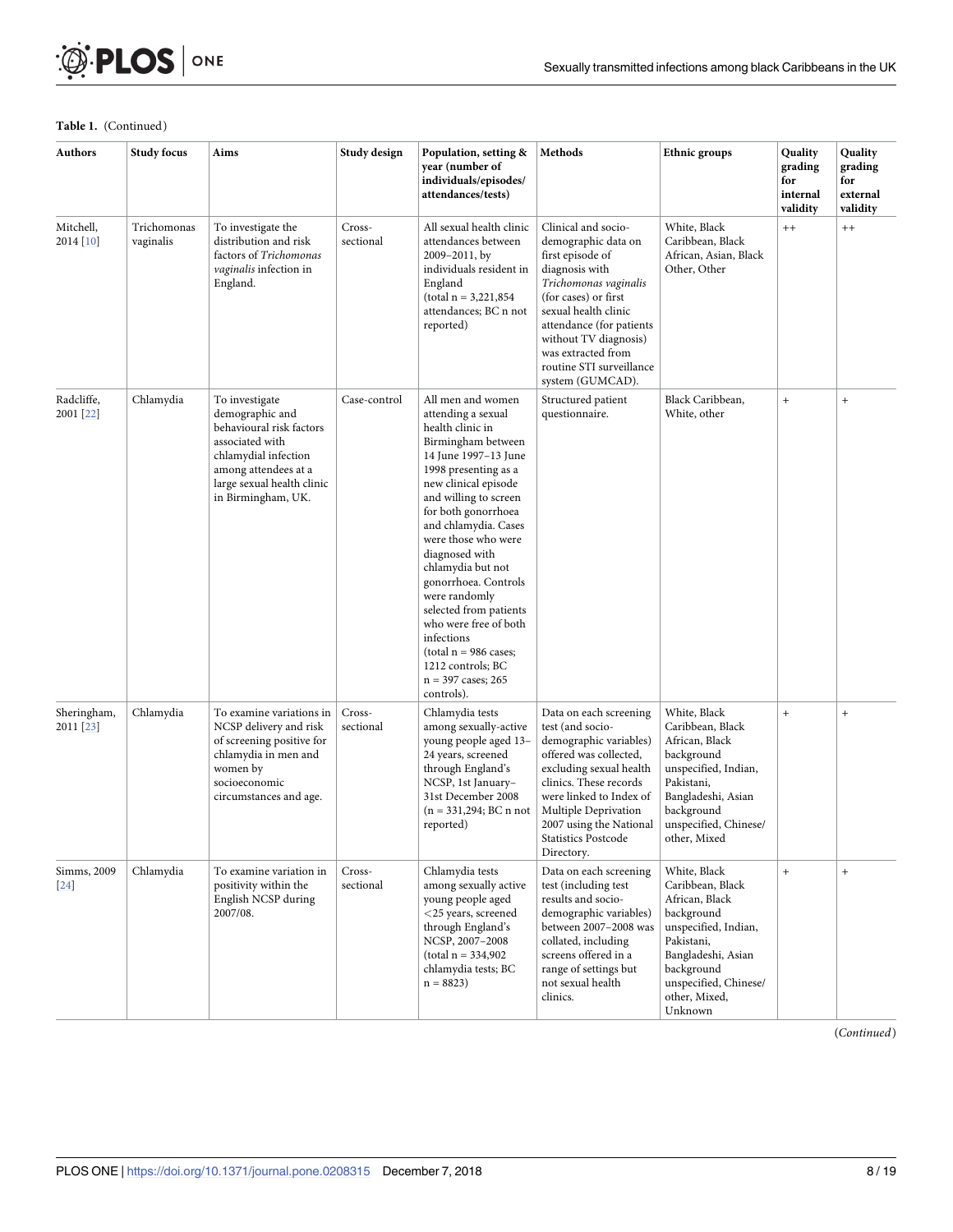#### **Table 1.** (Continued)

| <b>Authors</b>                   | <b>Study focus</b> | Aims                                                                                                                                                                                                                                                      | Study design        | Population, setting &<br>year (number of<br>individuals/episodes/<br>attendances/tests)        | <b>Methods</b>                                                                                                                                                   | <b>Ethnic groups</b>                                                                                       | <b>Quality</b><br>grading<br>for<br>internal<br>validity | Quality<br>grading<br>for<br>external<br>validity |
|----------------------------------|--------------------|-----------------------------------------------------------------------------------------------------------------------------------------------------------------------------------------------------------------------------------------------------------|---------------------|------------------------------------------------------------------------------------------------|------------------------------------------------------------------------------------------------------------------------------------------------------------------|------------------------------------------------------------------------------------------------------------|----------------------------------------------------------|---------------------------------------------------|
| Wayal, 2017<br>$\lceil 8 \rceil$ | Any STI            | To investigate ethnic<br>differences in<br>hypothesised<br>explanatory factors such<br>as socioeconomic<br>factors, substance use,<br>depression, and sexual<br>behaviours, and whether<br>they explain ethnic<br>variations in sexual<br>health markers. | Cross-<br>sectional | Men and women aged<br>16-74 in Britain,<br>2010-2012<br>$(total n = 14, 563; BC)$<br>$n = 178$ | Multistage probability<br>sampling using<br>postcode address file.<br>Survey conducted using<br>computer-assisted<br>personal interviews and<br>self-interviews. | Black Caribbean,<br>Black African, Indian,<br>Pakistani, White<br>British, White other,<br>Mixed ethnicity | $++$                                                     | $++$                                              |

-Abbreviations: NCSP, National Chlamydia Screening Programme; NA, not applicable;

�Acute STI diagnosis was defined as: syphilis (primary and secondary infections), gonorrhoea, genital chlamydia, non-specific urethritis, trichomoniasis, chancroid/ LGV/Donovanosis, genital warts (1st episode), genital herpes (1st episode), molluscum contagiosum, or scabies/pediculosis;

 $'++'$  Indicates that for the stated external or internal validity checklist question, the study has been designed or conducted in such a way as to minimise the risk of bias; '+' Indicates that either the answer to the checklist question is not clear from the way the study is reported, or that the study has not addressed all potential sources of bias for that particular aspect of study design.

<https://doi.org/10.1371/journal.pone.0208315.t001>

gonorrhoea  $[6, 9, 11]$  $[6, 9, 11]$  $[6, 9, 11]$  $[6, 9, 11]$  $[6, 9, 11]$  $[6, 9, 11]$ , chlamydia  $[6, 11]$  $[6, 11]$  $[6, 11]$  $[6, 11]$ , syphilis  $[9]$ , and TV  $[10]$  $[10]$  $[10]$ , was only partially explained by differences between BC and white/WB ethnic groups in their sociodemographic characteristics, including age, area-level deprivation, sexual orientation, and in previous STI diagnosis. Similarly, among participants screened for chlamydia for the English NCSP, the risk of chlamydia positivity among BC compared to white/WB young people continued to be higher despite accounting for socio-demographic factors and for screening venue [\[21,](#page-17-0) [23,](#page-18-0) [24\]](#page-18-0). This finding was also observed in a case-control study [\[22\]](#page-18-0) and in studies that used national probability survey data which in addition to sociodemographic factors had adjusted for individuallevel economic status and sexual behaviours [\[7,](#page-17-0) [8](#page-17-0)], and recreational drug use [[8](#page-17-0)]. Taken together, these studies indicate that variations between BC and white/WB ethnic groups in a number of socio-demographic, economic and behavioural factors do not fully explain differences in STI prevalence between these ethnic groups.

The greater risk of reinfection with acute STIs among BCs re-attending sexual health clinics compared to those of white/WB ethnicity was also not fully explained by differences in these two ethnic groups in the socio-demographic factors, behavioural risk factors, and history of previous STI diagnosis [[13\]](#page-17-0). Another study conducted among sexual health clinic attendees showed that adjusting for sexual orientation, area-level deprivation, and history of gonorrhoea diagnosis explained the greater risk of repeat gonorrhoea infections observed among those of BC ethnicity compared to those of white/WB ethnicity [[14](#page-17-0)]. With regards to the risk of co-infection with chlamydia and gonorrhoea, one study found that ethnic differences in age and sex (being *<*20 years and female) explained the higher risk of co-infection among BC people [\[12](#page-17-0)].

# **Ethnic differences in the prevalence of behavioural factors associated with STIs**

As shown in [Table](#page-9-0) 2, regardless of study design and ethnicity, factors such as age, multiple partners, and condomless sex were associated with STI diagnosis among men and women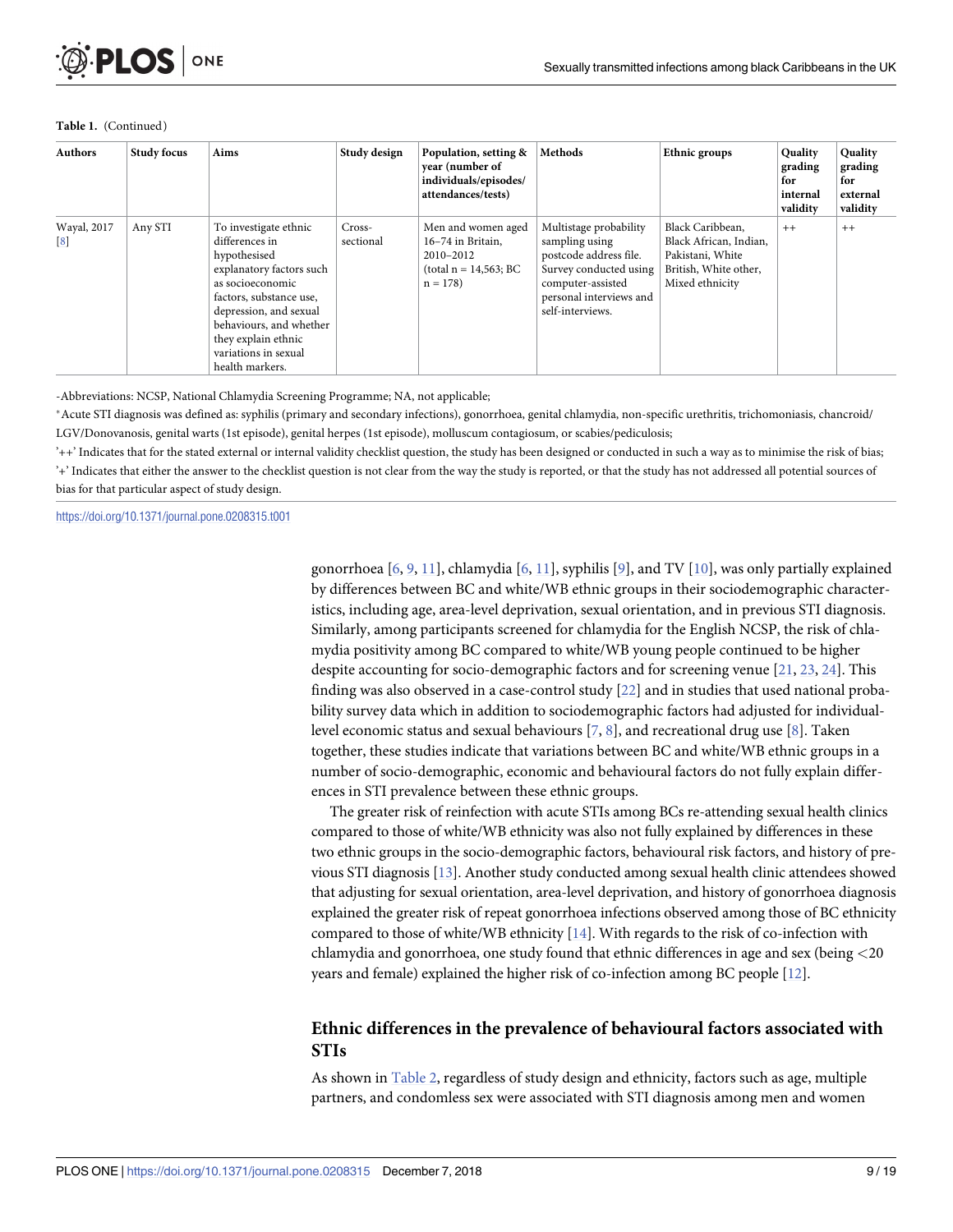#### <span id="page-9-0"></span>**[Table](#page-4-0) 2. Association between bacterial STIs/***Trichomonas vaginalis* **and ethnicity after adjusting for other factors.**

| Authors                                                          | Type of infection                        | Unadjusted OR/HR/RR/IRR<br>for STIs (black Caribbeans vs.<br>white/white British), 95% CI                              | Adjusted OR/HR/RR/IRR for<br>STIs (black Caribbeans vs. white/<br>white British), 95% CI                                                              | Other factors adjusted for                                                                                                                                                                                                                                                                                                                                                                                 |
|------------------------------------------------------------------|------------------------------------------|------------------------------------------------------------------------------------------------------------------------|-------------------------------------------------------------------------------------------------------------------------------------------------------|------------------------------------------------------------------------------------------------------------------------------------------------------------------------------------------------------------------------------------------------------------------------------------------------------------------------------------------------------------------------------------------------------------|
| <b>Association between</b><br>ethnicity and bacterial<br>STIs/TV |                                          |                                                                                                                        |                                                                                                                                                       |                                                                                                                                                                                                                                                                                                                                                                                                            |
| Fenton, 2005 [7]                                                 | Any STI diagnosis<br>in the last 5 years | ORs:<br>Women: 2.41 (1.35-4.28)<br>Men: 2.74 (1.22-6.15)                                                               | AORs:<br>Women: 2.71 (1.41-5.21)<br>Men: 2.66 (1.05-6.71)                                                                                             | Age*, residence in London (vs. rest of Britain),<br>marital status, individual-level economic status,<br>number of sexual partners in the last 5 years*,<br>homosexual partner in the past 5 years <sup>#</sup> , new sex<br>partners from outside the UK in the past 5 years <sup>5</sup> ,<br>last sex was unprotected*, paid for sex in the past<br>5 years (data available from men only) <sup>#</sup> |
| Furegato, 2016 [9]                                               | Gonorrhoea and<br>Syphilis               | IRRs:<br>Men and women:<br>Gonorrhoea: 8.18 (7.77-8.61)<br>Syphilis 5.83 (4.77-7.13)                                   | IRRs:<br>Men and women:<br>Gonorrhoea: 1.91 (1.82-2.02)<br>Syphilis: 1.38 (1.13-1.70)                                                                 | Age, area level deprivation (IMD)*, sexual<br>orientation*                                                                                                                                                                                                                                                                                                                                                 |
| Hughes, Catchpole 2000<br>$\lceil 6 \rceil$                      | Gonorrhoea &<br>Chlamydia                | Not reported                                                                                                           | AORs:<br>Men:<br>gonorrhoea: 4.32 (3.19-5.85)<br>chlamydia: 2.16 (1.66-2.80)<br>Women:<br>gonorrhoea: 3.13 (2.06-4.76)<br>chlamydia: 2.08 (1.62-2.68) | Age*, sexual orientation* <sup>†</sup> , number of partners in<br>past 12 months*, previous STI, ever injected<br>drugs, clinic (i.e. which of the three participating<br>clinics the patient attended)*                                                                                                                                                                                                   |
| LaMontagne, 2004 [21]                                            | Chlamydia                                | OR:<br>Screening tests among young<br>women: 2.11 (1.61-2.78)<br>Screening tests among young<br>men: 3.32 (1.72-6.41)  | AORs:<br>Screening tests among young<br>women: 2.04 (1.50-2.76)<br>Screening tests among young<br>men: 2.76 (1.29-5.93)                               | Age <sup>*</sup> , new sex partner (past 3 months) $\mathbf{y}$ , >1 sex<br>partner (past year), specimen type (urine/<br>cervical swab/vulvo-vaginal swab-relevant for<br>women only), type of laboratory test*                                                                                                                                                                                           |
| Low, 2001 [11]                                                   | Gonorrhoea &<br>Chlamydia                | Not reported                                                                                                           | Rate ratios:<br>Women:<br>gonorrhoea: 13.2 (10.7-16.2)<br>chlamydia: 8.1 (7.1-9.3)<br>Men:<br>gonorrhoea: 11.6 (10.1–13.4)                            | Age*, area level deprivation (Townsend score)*                                                                                                                                                                                                                                                                                                                                                             |
| Mitchell, 2014 [10]                                              | Trichomonas<br>vaginalis                 | OR:<br>Women: 8.56 (8.16-8.99)<br>Men: 14.0 (11.9–16.5)                                                                | AORs:<br>Women: 4.23 (3.98–4.50)<br>Men: 8.00 (6.48–9.87)                                                                                             | Age*, region of birth*, area-level deprivation<br>(IMD)*, Strategic Health Authority*, co-infection<br>with acute warts <sup>*</sup> , co-infection with acute<br>gonorrhoea¶<br>In addition, in the model for women only: co-<br>infection with acute chlamydia(, co-infection<br>with acute herpess, bacterial vaginosiss,<br>candidiasis                                                                |
| Radcliffe, 2001 [22]                                             | Chlamydia                                | Not reported                                                                                                           | ORs:<br>Men and women: 2.0 (1.5-2.7)<br>Women: 1.9 (1.2-2.8)<br>Men: 2.0 (1.4-3.1)                                                                    | Age* <b>f</b> , sex*, marital status*#, total number of<br>partners (past year)*, condom use*, history of<br>gonorrhoea, history of foreign partner, number of<br>same sex partners, alcohol consumption,<br>smoking*5, history of illicit drug use#,<br>occupational group                                                                                                                                |
| Sheringham, 2011 [23]                                            | Chlamydia                                | OR:<br>Screening tests among young<br>women: $1.48(1.37-1.60)$<br>Screening tests among young<br>men: 2.13 (1.90–2.39) | AORs:<br>Screening tests among young<br>women: 1.41 (1.30–1.52)<br>Screening tests among young<br>men: 1.68 (1.49–1.89)                               | Age <sup>*</sup> , area-level deprivation (IMD) <sup>*</sup> , >1 sex<br>partner (past year)*, screening setting                                                                                                                                                                                                                                                                                           |
| Simms, 2009 [24]                                                 | Chlamydia                                | OR:<br>Screening tests among young<br>women: 1.32 (1.22-1.42)<br>Screening tests among young<br>men: 2.02 (1.79–2.27)  | AORs:<br>Screening tests among young<br>women: 1.37 (1.27-1.50)<br>Screening tests among young<br>men: 1.57 (1.37–1.80)                               | Age <sup>*</sup> , new sex partner (past 3 months) <sup>*</sup> , >1 sex<br>partner (past year)*, screening setting*, phase of<br>screening programme implementation                                                                                                                                                                                                                                       |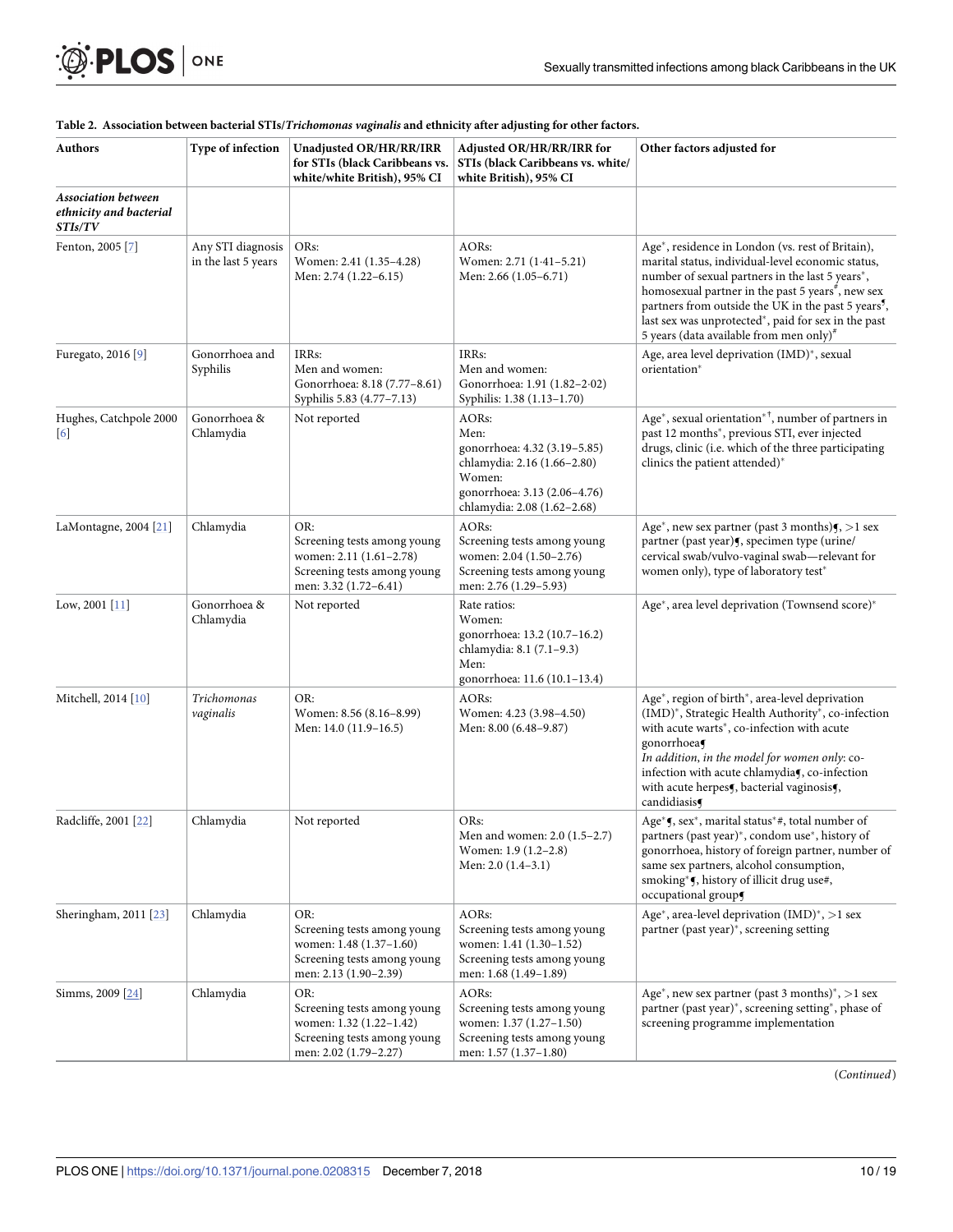#### **Table 2.** (Continued)

| <b>Authors</b>                                                                  | Type of infection                        | Unadjusted OR/HR/RR/IRR<br>for STIs (black Caribbeans vs.<br>white/white British), 95% CI | Adjusted OR/HR/RR/IRR for<br>STIs (black Caribbeans vs. white/<br>white British), 95% CI | Other factors adjusted for                                                                                                                                                                                                                                                                                                                                                                                                                                                                                                                                                                                                                         |
|---------------------------------------------------------------------------------|------------------------------------------|-------------------------------------------------------------------------------------------|------------------------------------------------------------------------------------------|----------------------------------------------------------------------------------------------------------------------------------------------------------------------------------------------------------------------------------------------------------------------------------------------------------------------------------------------------------------------------------------------------------------------------------------------------------------------------------------------------------------------------------------------------------------------------------------------------------------------------------------------------|
| Wayal, 2017 [8]                                                                 | Any STI diagnosis<br>in the last 5 years | ORs:<br>Women: 1.75 (0.73-4.20)<br>Men: 3.22 (1.31-7.89)                                  | AORs:<br>Women: 1.71 (0.65-4.51)<br>Men: 2.48 (1.05-5.88)                                | Age <sup>*</sup> , marital status <sup>5</sup> , academic qualification,<br>socio-economic status <sup>#</sup> , area-level deprivation<br>(Index of Multiple Deprivation, IMD), binge<br>drinking, recreational drug use in the last year <sup>#</sup> ,<br>depressive symptoms, number of sexual partners<br>in the last 5 years <sup>*</sup> , <16 years at sexual debut <sup>9</sup> ,<br>sexual competence at sexual debut <sup>5</sup> , 10+ partners<br>in the last 5 years*, concurrent partnerships in the<br>last 5 years <sup>5</sup> , paid for sex in last 5 years <sup>#</sup> ,<br>condomless sex with 2+ partners in the last year |
| <b>Association between</b><br>ethnicity and<br>coinfection/repeat<br>infections |                                          |                                                                                           |                                                                                          |                                                                                                                                                                                                                                                                                                                                                                                                                                                                                                                                                                                                                                                    |
| Dragovic, 2002 [12]                                                             | Gonorrhoea and<br>Chlamydia              | Not reported                                                                              | Not reported—p-values only from<br>the multivariable analysis                            | Age*, sex*, sexual orientation, country of birth                                                                                                                                                                                                                                                                                                                                                                                                                                                                                                                                                                                                   |
| Hughes, 2001 [13]                                                               | Acute STIs                               | Not reported                                                                              | HR:<br>Men and women: 1.87 (1.63-2.13)                                                   | Gender and age-group <sup>*</sup> , history of previous STI <sup>*</sup> ,<br>sexual orientation*, number of recent sexual<br>partners*, sex abroad in the past year, history of<br>injecting drugs.                                                                                                                                                                                                                                                                                                                                                                                                                                               |
| Hughes, 2013 [14]                                                               | Gonorrhoea                               | HR:<br>Men and women: 1.77 (1.12-<br>2.78)                                                | HR:<br>Men and women: 1.59 (0.96-2.63)                                                   | Year of first diagnosis*, age group among<br>heterosexuals, age group among MSM#, sexual<br>orientation*, resident in same town as clinic,<br>area-level deprivation (IMD)*, reported history of<br>gonorrhoea*, reported history of any STI,<br>number of partners in last 3 months*, sex with a<br>high risk sexual partner (past 12 months),<br>currently a sex worker, non-completion of clinic's<br>behavioural pro-forma <sup>*</sup> , ever injected drugs                                                                                                                                                                                  |

�Association with the STI examined;

# Associated with the STI examined only among men;

¶ Associated with the STI examined only among women;

† Associated only with chlamydia in women and with gonorrhoea and chlamydia in men; Variables which are not marked with any of the symbols

\*\*5 were either removed from multivariable logistic regression models because of lack of association in earlier iterations of the model, or were not statistically significant in the model which produced the adjusted odds ratios are presented in this table;

Abbreviations: IMD, Index of Multiple Deprivation; HR, Hazard Ratio(s); OR, Odds Ratio(s); IRR, Incidence Rate Ratio(s); CI, Confidence Interval; MSM, men who have sex with men

<https://doi.org/10.1371/journal.pone.0208315.t002>

[\[6–8](#page-17-0), [21](#page-17-0), [22](#page-18-0)]. Individual-level economic status [[8\]](#page-17-0), sexual orientation [\[6](#page-17-0)], recreational drug use  $[8, 22]$  $[8, 22]$  $[8, 22]$  $[8, 22]$  and paying for sex  $[7, 8]$  $[7, 8]$  $[7, 8]$  $[7, 8]$  were found to be associated with STI diagnosis only among men, whereas marital status [[8](#page-17-0), [22](#page-18-0)], smoking [\[22\]](#page-18-0), having new sex partners from another country [[7\]](#page-17-0), concurrent partnerships, sexual debut *<*16 years, and lack of sexual competence at sexual debut [\[8\]](#page-17-0) (sexual debut was considered as sexually competent if the study participants reported: an absence of duress and regret about timing; autonomy of decision; and that a reliable form of contraception was used) were associated with STI diagnosis only among women. Data on factors that influence STI risk behaviours were available only from one longitudinal school-based survey which showed that depressive symptoms, low family support, and substance use were the strongest predictors of reporting sexual debut *<*16 years, having more than one sex partner, or condomless sex [[25](#page-18-0)].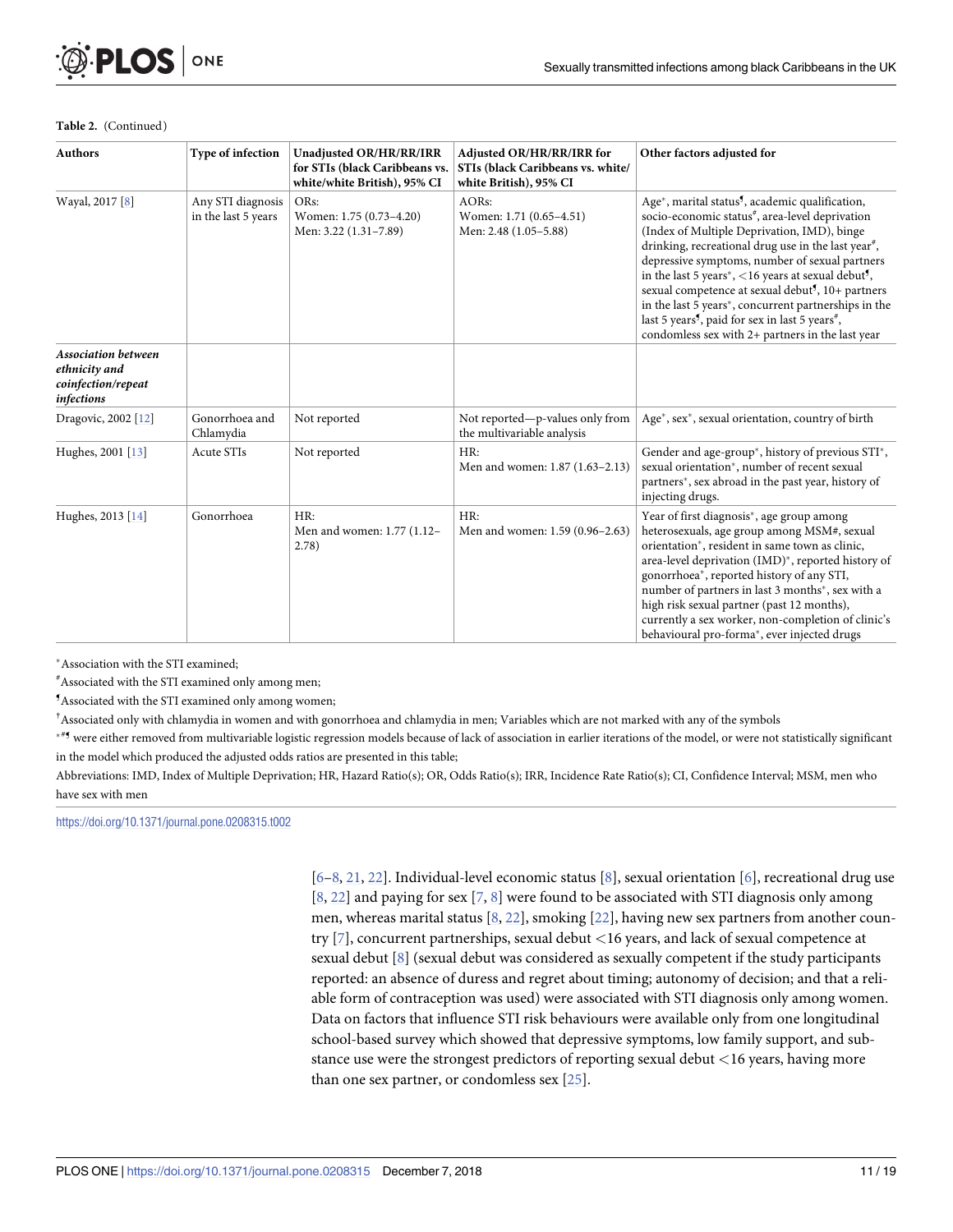<span id="page-11-0"></span>The following section describes how behavioural factors associated with STIs varied for BCs relative to white/WB ethnic groups [\(Table](#page-12-0) 3).

**Age and sexual competence at sexual debut.** The national probability surveys show that compared to white/WB men, the proportion of BC men reporting early sexual debut, i.e., *<*16 years, was double (56.3%-60.6% vs. 26.7%-27.9%) [\[7,](#page-17-0) [8](#page-17-0)] and similarly, a London school-based survey estimated sexual debut  $\leq$ 13 years to be 35.0% and 10.0% among BC and white/WB young men respectively [[25](#page-18-0)]. The national survey also showed that the proportion of BC men reporting that they were sexually competent at sexual debut was lower (32.9%) than among white/WB men (47.4%) [[8](#page-17-0)]. In contrast, among BC and white/WB women, the prevalence of reporting sexual debut *<*16 years was similar in the national probability surveys (~20.0%) [[7,](#page-17-0) [8\]](#page-17-0) as was the prevalence of sexual debut  $\leq$ 13 years in the London-school based survey ( $\sim$  5.0%) [\[25\]](#page-18-0). The national survey showed that the reporting of sexual competence at sexual debut among BC women was lower (40.9%) than among WB women (47.9%) [[8](#page-17-0)].

**Partner numbers.** In national probability surveys, the proportion of BC men reporting five or more partners in the last five years was higher (range: 27.1%-35.7%) than for white/WB men (range:  $13.9\% - 21.0\%$ ) [\[7,](#page-17-0) [8](#page-17-0)], whereas the proportions were similar among BC and white/ WB women (range: 7.7%-11.9%) [[7,](#page-17-0) [8\]](#page-17-0). Similarly, among 13-16-year-olds in the London school-based survey, the proportion of BC men reporting two or more partners ever was higher (57.0%) than for white/WB young men (17%) but proportions were similar among BC and white/WB young women (11.0%, 7.0% respectively) [[25](#page-18-0)]. Among these 13–16 year olds, the proportion of BC men (49.0%) and women (22.0%) reporting 'ever' having sex was higher than for white/WB men (31.0%) and women (16.0%).

**Sexual behaviours.** In national probability surveys, the proportion of BC men reporting concurrency in the last year among sexually active participants  $[7]$  $[7]$  $[7]$  or in the last five years  $[8]$ was higher ( $\sim$ 26.0%) than for white/WB men ( $\sim$ 14.0%); however, this difference was explained by differences in age between these two ethnic groups [[8](#page-17-0)]. The proportions of BC and white/WB women reporting concurrency (8.0%-11.5%) did not vary by ethnicity. The proportions of BC and white/WB men reporting paying for sex in the last five years were and 5.1% and 3.1% respectively, and among women no BC women reported this behaviour and it was reported by 0.03% white/WB women [\[8\]](#page-17-0). There were minor differences in the proportions of BC and white/ WB men reporting one or more new same-sex partnerships in the last year (2.1% and 1.4% respectively) and among women it was 1.0% and 0.9% respectively [[7](#page-17-0)]. The proportions of BC men and women reporting 'ever' having genital contact with same-sex partners was lower (1.1% and 2.2% respectively) than for white/WB men and women (5.7% and 6.6% respectively) [\[8\]](#page-17-0).

The national probability survey showed that the proportion of BC men reporting condomless sex with two or more partners in the last year was higher (11.6%) compared to white/WB men (7.4%) whereas the proportions of BC and WB women reporting this behaviour were similar ( $\sim$  6.0%) [\[8\]](#page-17-0). In the London school survey of 13–16 year olds [[25](#page-18-0)], the proportions of men 'ever' having condomless sex were similar among BC and white/WB men (~12%) and women (8.0%). However, the proportion reporting condom use at last sex was higher among BC men and women (93.0% and 74.0%, respectively) than among white/WB men and women (76.0% and 68.0%, respectively) [\[25\]](#page-18-0). Likewise, the proportions reporting new sex partners from outside the UK in the past five years was higher among BC men and women (20.4% and 18.1%, respectively) than among white/WB men and women (13.2% and 6.3%, respectively) [[7](#page-17-0)].

#### **Substance use**

With regards to substance use, the national probability survey shows that similar proportions of BC and white/WB men and women reported recreational drug use in the past year (12.6%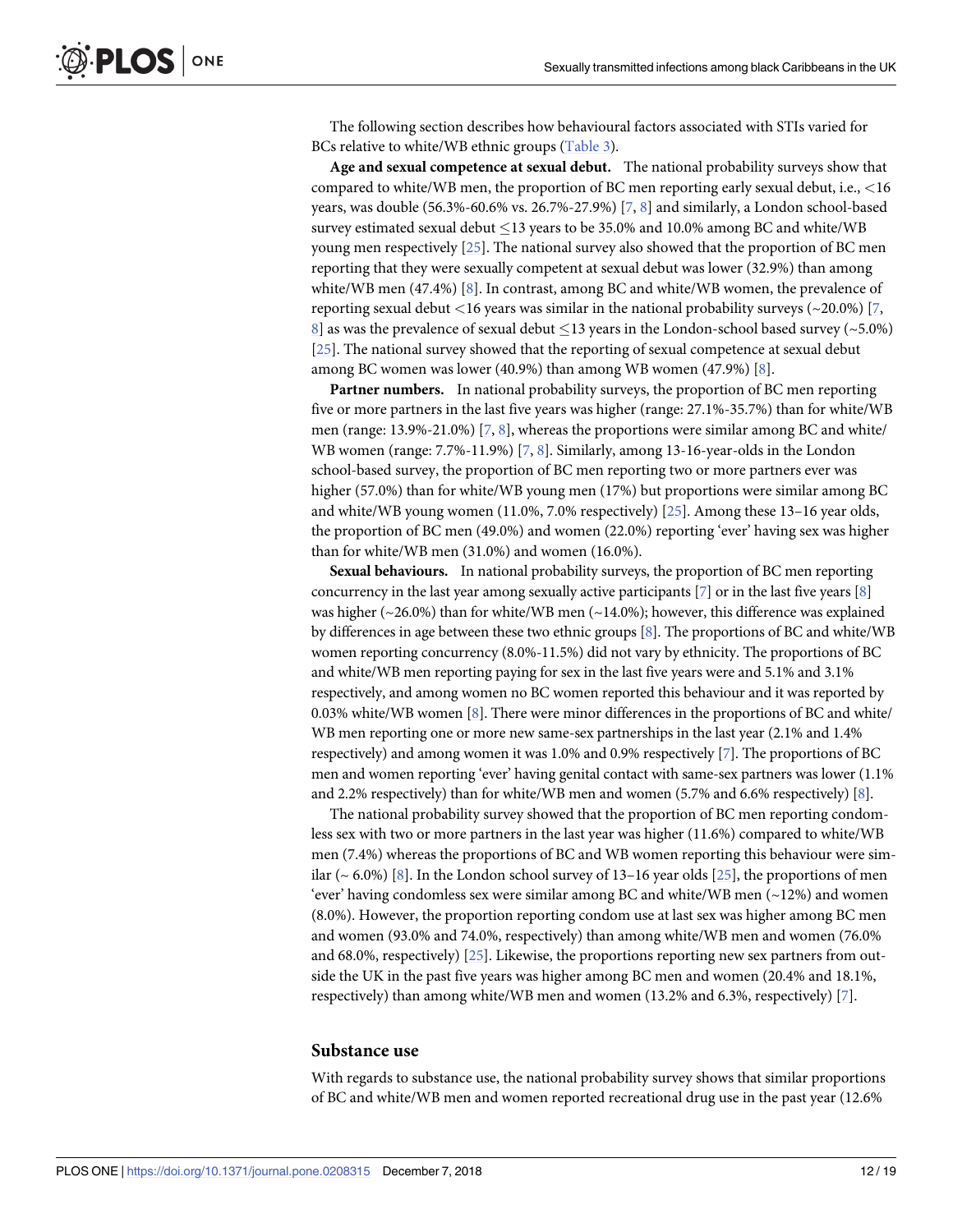#### <span id="page-12-0"></span>**[Table](#page-11-0) 3. § Ethnic variations in behavioural risk factors for STIs.**

| Behavioural risk                                                                | <b>Authors</b>             | Men                                      |                                          |                            |                            | Women                                    |                                          |                            |                            |
|---------------------------------------------------------------------------------|----------------------------|------------------------------------------|------------------------------------------|----------------------------|----------------------------|------------------------------------------|------------------------------------------|----------------------------|----------------------------|
| factors                                                                         |                            | White (or<br>white British)<br>ethnicity | White (or<br>white British)<br>ethnicity | <b>Black</b><br>Caribbeans | <b>Black</b><br>Caribbeans | White (or<br>white British)<br>ethnicity | White (or<br>white British)<br>ethnicity | <b>Black</b><br>Caribbeans | <b>Black</b><br>Caribbeans |
|                                                                                 |                            | N                                        | $\%$                                     | ${\bf N}$                  | $\%$                       | N                                        | $\%$                                     | N                          | $\%$                       |
| <b>Sexual behaviours</b>                                                        |                            |                                          |                                          |                            |                            |                                          |                                          |                            |                            |
| Age at sexual debut                                                             |                            |                                          |                                          |                            |                            |                                          |                                          |                            |                            |
| $<$ 16                                                                          | Fenton, 2005<br>$[7]^{*#}$ | 5596                                     | 27.9%                                    | 108                        | 56.3%                      | 5414                                     | 22.0%                                    | 116                        | 22.3%                      |
| $<$ 16                                                                          | Wayal, 2017<br>$[8]^{*}$   | 6096                                     | 26.7%                                    | 88                         | 60.6%                      | 6214                                     | 20.2%                                    | 102                        | 21.2%                      |
| $\leq$ 13                                                                       | Jayakody,<br>2011 [25]     | 229                                      | 10%                                      | 78                         | 35%                        | 181                                      | 3%                                       | 78                         | 5%                         |
| Sexual competence at<br>sexual debut                                            |                            |                                          |                                          |                            |                            |                                          |                                          |                            |                            |
| Yes<br>(age-standardised)                                                       | Wayal, 2017<br>$[8]^{*}$   | 5745                                     | 47.4%                                    | 76                         | 32.9%                      | 5948                                     | 47.9%                                    | 97                         | 40.9%                      |
| Number of sex partners                                                          |                            |                                          |                                          |                            |                            |                                          |                                          |                            |                            |
| In the last 5 years (5<br>+ partners)                                           | Fenton, 2005<br>$[7]*$     | 5479                                     | 21.0%                                    | 106                        | 35.7%                      | 5311                                     | 11.9%                                    | 112                        | 10.4%                      |
| In the last 5 years (5<br>+ partners, age-<br>standardised)                     | Wayal, 2017<br>$[8]^{*}$   | 5951                                     | 13.9%                                    | 83                         | 27.1%                      | 6103                                     | 8.3%                                     | 94                         | 7.7%                       |
| 2 or more partners ever<br>(among 13-16-year-<br>olds)                          | Jayakody,<br>2011 [25]     | 229                                      | 17%                                      | 78                         | 57%                        | 181                                      | 7%                                       | 78                         | 11%                        |
| Ever had sex                                                                    | Jayakody,<br>2011 [25]     | 229                                      | 31%                                      | 78                         | 49%                        | 181                                      | 16%                                      | 78                         | 22%                        |
| Concurrent<br>partnerships                                                      |                            |                                          |                                          |                            |                            |                                          |                                          |                            |                            |
| In the last year (among<br>those reporting any<br>partners in the past<br>year) | Fenton, 2005<br>$[7]*$     | 4849                                     | 13.9%                                    | 90                         | 25.4%                      | 4774                                     | 8.8%                                     | 89                         | 11.5%                      |
| In the last 5 years (age-<br>standardised)                                      | Wayal, 2017<br>$[8]^{*}$   | 5349                                     | 14.8%                                    | 78                         | 26.5%                      | 5235                                     | 8.0%                                     | 76                         | 9.1%                       |
| Paid for sex                                                                    |                            |                                          |                                          |                            |                            |                                          |                                          |                            |                            |
| In the last 5 years<br>(age-standardised)                                       | Wayal, 2017<br>$[8]$ *#    | 6002                                     | 3.1%                                     | 84                         | 5.1%                       | 6165                                     | 0.03%                                    | 96                         | 0.0%                       |
| Homosexual<br>partnerships                                                      |                            |                                          |                                          |                            |                            |                                          |                                          |                            |                            |
| In the past year<br>$(\geq)$ new homosexual<br>partners)                        | Fenton, 2005<br>$[7]*$     | 5568                                     | 1.4%                                     | 104                        | 2.1%                       | 5396                                     | 0.9%                                     | 115                        | 1.0%                       |
| Ever had genital contact<br>with same-sex partner<br>(age-standardised)         | Wayal, 2017<br>$[8]^{*}$   | 6130                                     | 5.7%                                     | 92                         | 1.1%                       | 6286                                     | 6.6%                                     | 102                        | 2.2%                       |
| Condom use/non-use                                                              |                            |                                          |                                          |                            |                            |                                          |                                          |                            |                            |
| Condomless sex with<br>$>1$ partner in the past<br>year                         | Wayal, 2017<br>$[8]$ *#    | 5906                                     | 7.4%                                     | 82                         | 11.6%                      | 6086                                     | 5.0%                                     | 96                         | 5.9%                       |
| Ever had condomless<br>sex                                                      | Jayakody,<br>2011 [25]     | 229                                      | 11%                                      | 78                         | 12%                        | 181                                      | 8%                                       | 78                         | 8%                         |
| Condom use at last sex                                                          | Jayakody,<br>2011 [25]     | 61                                       | 76%                                      | $31\,$                     | 93%                        | 28                                       | 68%                                      | 17                         | 74%                        |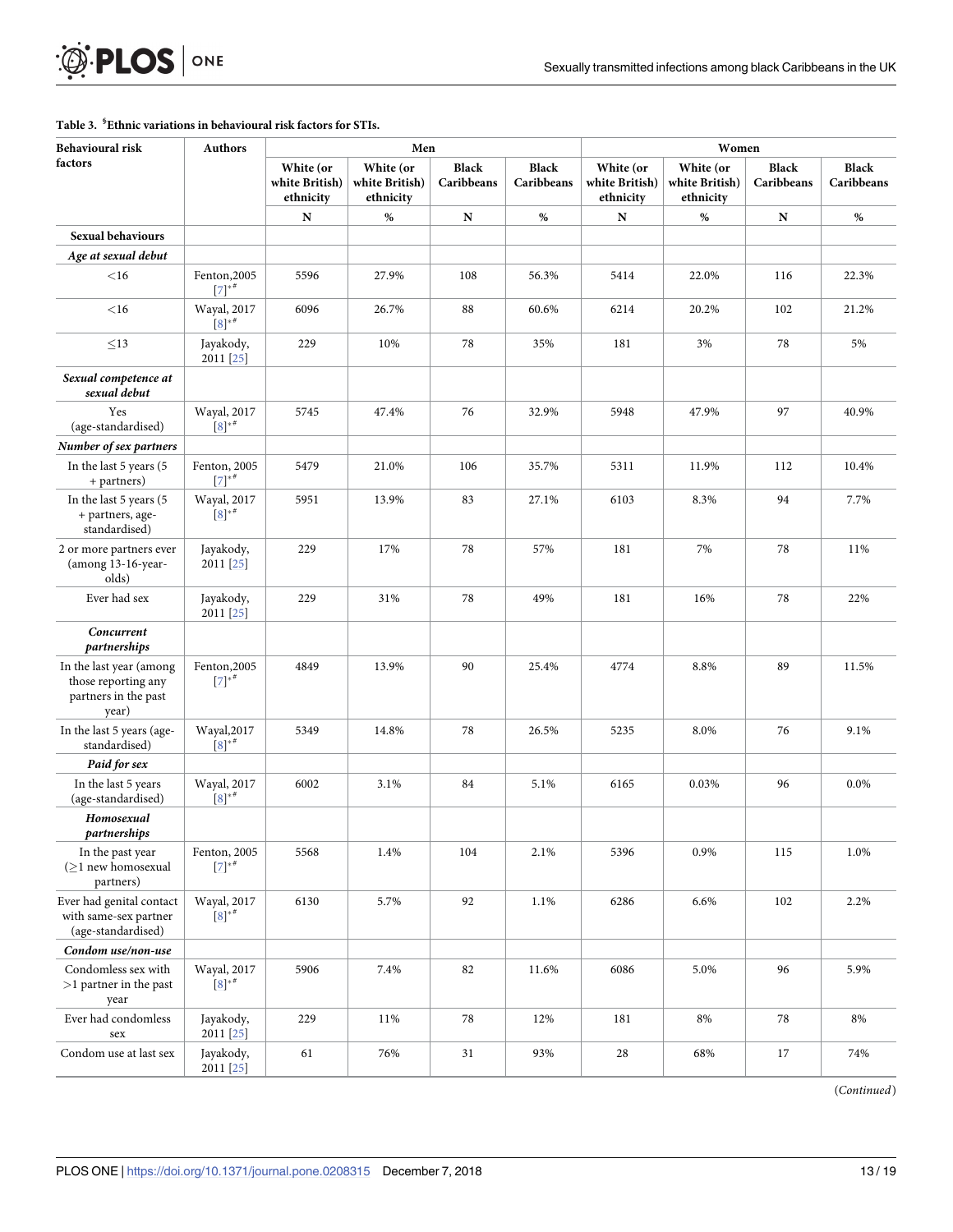| <b>Behavioural risk</b>                                 | <b>Authors</b>                      | Men                                      |                                          |                            |                     | Women                                    |                                          |                            |                            |
|---------------------------------------------------------|-------------------------------------|------------------------------------------|------------------------------------------|----------------------------|---------------------|------------------------------------------|------------------------------------------|----------------------------|----------------------------|
| factors                                                 |                                     | White (or<br>white British)<br>ethnicity | White (or<br>white British)<br>ethnicity | <b>Black</b><br>Caribbeans | Black<br>Caribbeans | White (or<br>white British)<br>ethnicity | White (or<br>white British)<br>ethnicity | <b>Black</b><br>Caribbeans | <b>Black</b><br>Caribbeans |
|                                                         |                                     | N                                        | %                                        | N                          | %                   | N                                        | %                                        | N                          | %                          |
| Partner(s) from outside<br>the UK                       |                                     |                                          |                                          |                            |                     |                                          |                                          |                            |                            |
| New partner(s) from<br>outside the UK (past 5<br>years) | Fenton, 2005<br>$[7]$ **            | 5072                                     | 13.2%                                    | 95                         | 20.4%               | 5977                                     | 6.3%                                     | 99                         | 18.1%                      |
| New partner(s) from<br>outside the UK (past 5<br>years) | Wayal, 2017<br>$[8]$ * <sup>#</sup> | 5368                                     | 7.2%                                     | 79                         | 5.8%                | 5255                                     | 3.5%                                     | 76                         | 5.5%                       |
| Substance use related<br>factors                        |                                     |                                          |                                          |                            |                     |                                          |                                          |                            |                            |
| Recreational drug use                                   |                                     |                                          |                                          |                            |                     |                                          |                                          |                            |                            |
| In the last year (age-<br>standardised)                 | Wayal, 2017<br>$[8]$ <sup>*#</sup>  | 5934                                     | 15.6%                                    | 84                         | 12.6%               | 6133                                     | 7.0%                                     | 91                         | 11.2%                      |
| <b>Smoking</b>                                          |                                     |                                          |                                          |                            |                     |                                          |                                          |                            |                            |
| Current smoking (age-<br>standardised)                  | Wayal, 2017<br>$[8]^{*}$            | 6151                                     | 26.5%                                    | 92                         | 19.6%               | 6291                                     | 25.5%                                    | 105                        | 21.4%                      |

#### <span id="page-13-0"></span>**Table 3.** (Continued)

§ N is the denominator for the ethnic group and % indicates the proportion of people from that ethnic groups that reported the behaviour;

# Distributions of numbers of sex partners are available in some papers. We present summary measures for brevity and to aid comparability between papers; \* Analyses were weighted by study authors, to account for unequal probability of selection for the survey.

Weighted denominators are presented.

<https://doi.org/10.1371/journal.pone.0208315.t003>

and 15.6% respectively in men and 11.2% and 7.0% respectively in women) [\[8](#page-17-0)]. Whereas BC men and women were less likely to report current smoking (19.6% and 21.4%) than white/WB men and women (26.5% and 25.5% respectively) [\[8](#page-17-0)].

# **Ethnic differences in sexual healthcare seeking behaviour**

Three studies [\(Table](#page-14-0) 4) reported data on variations in sexual healthcare seeking behaviours among BC and white/WB ethnic groups [\[7,](#page-17-0) [8,](#page-17-0) [26\]](#page-18-0). Both nationally representative surveys reported that a higher proportion of BC people attend sexual health clinics than white/WB people  $[7, 8]$  $[7, 8]$  $[7, 8]$  $[7, 8]$ . Additionally, a clinic-based survey reported that symptomatic BC men were less likely to delay seeking care (i.e., waited more than seven days after symptoms started before seeking care) than white/WB men; however, the former were more likely to have multiple sex partners when symptomatic [\[26\]](#page-18-0). Among women, similar proportions of BC and white/WB women reported a delay in seeking care (44.4% and 48.1% respectively) or to have sex after symptoms started (49.2% and 54.2% respectively).

# **Discussion**

This is the first systematic review to examine factors influencing the sustained disproportionate burden of bacterial STIs and TV among people of BC ethnicity in the UK. Our findings highlight that in most studies, the higher risk of STI acquisition among BCs compared to white/WB ethnic group persisted after adjusting for various socio-demographic factors, behavioural risk factors, and substance use. Importantly, however, our review suggests that the higher prevalence of sexual risk behaviours, including early sexual debut, concurrency and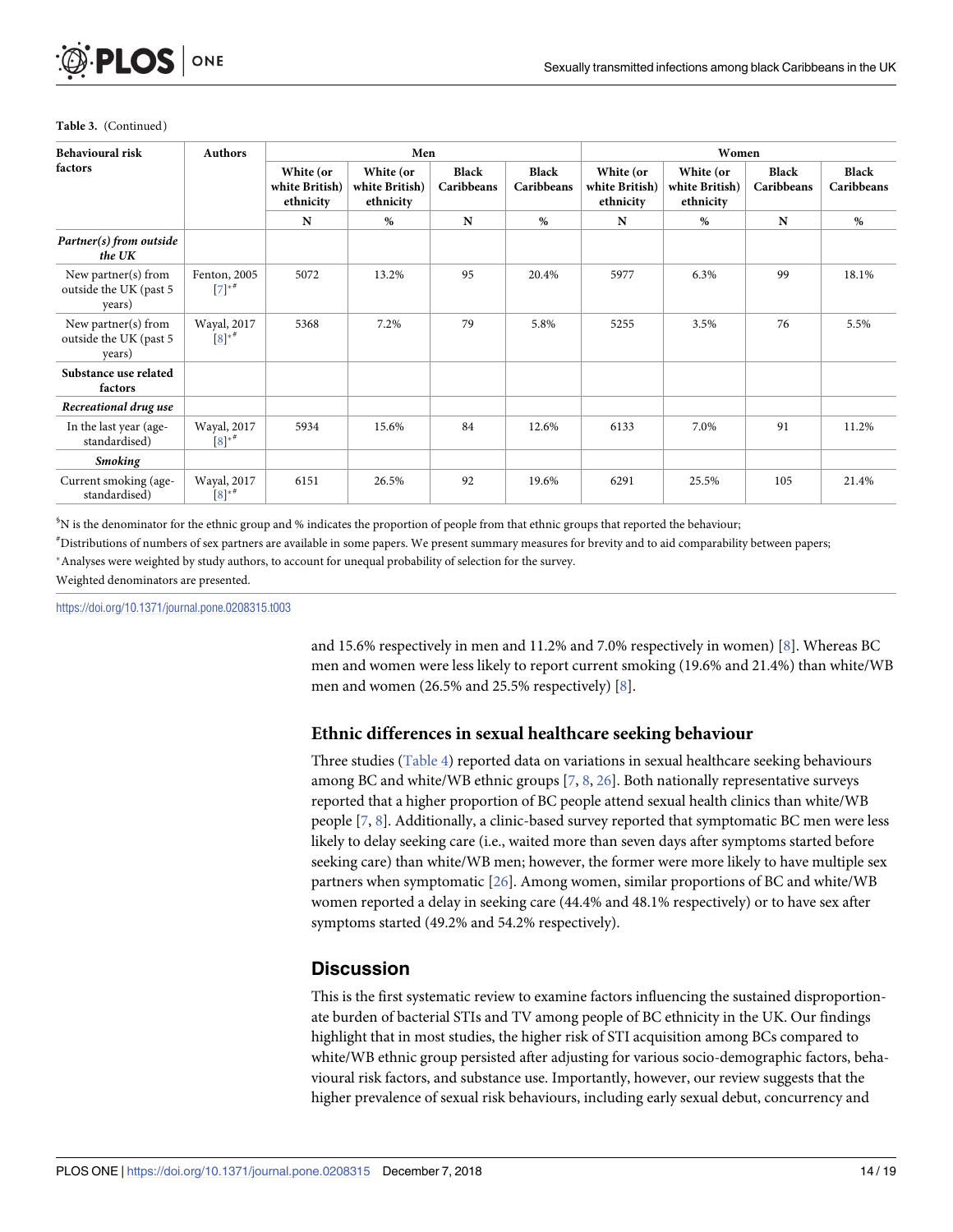<span id="page-14-0"></span>

| <b>D.PLOS</b> ONE |  |
|-------------------|--|
|-------------------|--|

| <b>Health seeking</b>                                                                                                                                 | <b>Authors</b>                      | Men                                         |                                                                     |                            |                                                                   | Women                                       |                                                                        |                            |                                                                  |
|-------------------------------------------------------------------------------------------------------------------------------------------------------|-------------------------------------|---------------------------------------------|---------------------------------------------------------------------|----------------------------|-------------------------------------------------------------------|---------------------------------------------|------------------------------------------------------------------------|----------------------------|------------------------------------------------------------------|
| <b>behaviours</b>                                                                                                                                     |                                     | White (or<br>white<br>British)<br>ethnicity | White (or<br>white British)<br>ethnicity                            | <b>Black</b><br>Caribbeans | Black<br>Caribbeans                                               | White (or<br>white<br>British)<br>ethnicity | White (or<br>white British)<br>ethnicity                               | <b>Black</b><br>Caribbeans | <b>Black</b><br><b>Caribbeans</b>                                |
|                                                                                                                                                       |                                     | N                                           | %                                                                   | N                          | $\%$                                                              | N                                           | %                                                                      | N                          | $\%$                                                             |
| Ever attended sexual<br>health clinic                                                                                                                 | Fenton, 2005<br>$[7]^*$             | 5341                                        | 14.1%                                                               | 102                        | 28.0%                                                             | 5234                                        | 11.9%                                                                  | 109                        | 38.5%                                                            |
| Ever attended sexual<br>health clinic                                                                                                                 | Wayal, 2017<br>$[8]^*$              | 5704                                        | 11.8%                                                               | 80                         | 23.6%                                                             | 5922                                        | 12.7%                                                                  | 87                         | 26.8%                                                            |
| Evidence that tried/used<br>GP before attending<br>clinic, among sexual<br>health clinic attendees                                                    | Gerressu, 2012<br>$\left[26\right]$ | 1093                                        | 23.5%                                                               | 163                        | 16.6%                                                             | 1171                                        | 27.4%                                                                  | 181                        | 26.0%                                                            |
| Delay in seeking care,<br>among symptomatic<br>sexual health clinic<br>attenders (waited >7<br>days after symptoms<br>started before seeking<br>care) | Gerressu, 2012<br>$\left[26\right]$ | 275                                         | 45.1%                                                               | 26                         | 30.8%                                                             | 310                                         | 48.1%                                                                  | 45                         | 44.4%                                                            |
| Had sex since symptoms<br>started, among<br>symptomatic sexual<br>health clinic attendees                                                             | Gerressu, 2012<br>26                | 333                                         | 38.1% with<br>one partner;<br>9.3% with<br>more than<br>one partner | 33                         | 21.2% with one<br>partner; 18.2%<br>with more than<br>one partner | 406                                         | 54.2% with<br>one partner;<br>$6.6\%$ with<br>more than<br>one partner | 67                         | 49.2% with one<br>partner; 4.5%<br>with more than<br>one partner |

#### **[Table](#page-13-0) 4. § Ethnic variations in sexual healthcare seeking behaviours.**

�Analyses were weighted by study authors, to account for unequal probability of selection for the survey;

§ N is the denominator for the ethnic group and % indicates the proportion of people from that ethnic groups that reported the behaviour.

Denominators in this table are weighted, but percentages were calculated using weighted data.

<https://doi.org/10.1371/journal.pone.0208315.t004>

larger partner numbers reported among BC men compared to white/WB men potentially contributes to their disproportionately high STIs rates. In contrast, as shown in Tables [2](#page-9-0) and [3](#page-12-0), the higher STI burden among BC women compared to white/WB women exists despite adjusting for known risk factors for STIs, and there are similarities in the reporting of the prevalence of risk behaviours among women from these two ethnic groups. These findings suggest that STI prevention efforts targeting behaviour change among BC men might be more effective in this population. Encouragingly, our review also suggests that people of BC ethnicity are more likely to access sexual health clinics than people of white/WB ethnicity, which has implications for delivering STI prevention interventions through sexual health clinics to reach this population. In terms of clinical practice, the limited existing evidence on co-infection and reinfection with bacterial STIs among BC people suggests that retesting following treatment and enhancing partner notification, especially among young women, could be beneficial for improving sexual health outcomes for this population group.

# **Strengths & limitations**

We included studies from the start of the electronic databases searched up to October 2016. The earliest study that met our inclusion criteria was published in 2000 [\[6\]](#page-17-0), thereby reducing heterogeneity between studies in study populations over time. Sexual behaviour and its associated influences have changed little at a population-level since 2000 [[27–28\]](#page-18-0), but changes in the delivery of sexual healthcare in recent years are likely to have influenced sexual healthcare seeking [\[29\]](#page-18-0). The introduction of more sensitive STI testing techniques over time may also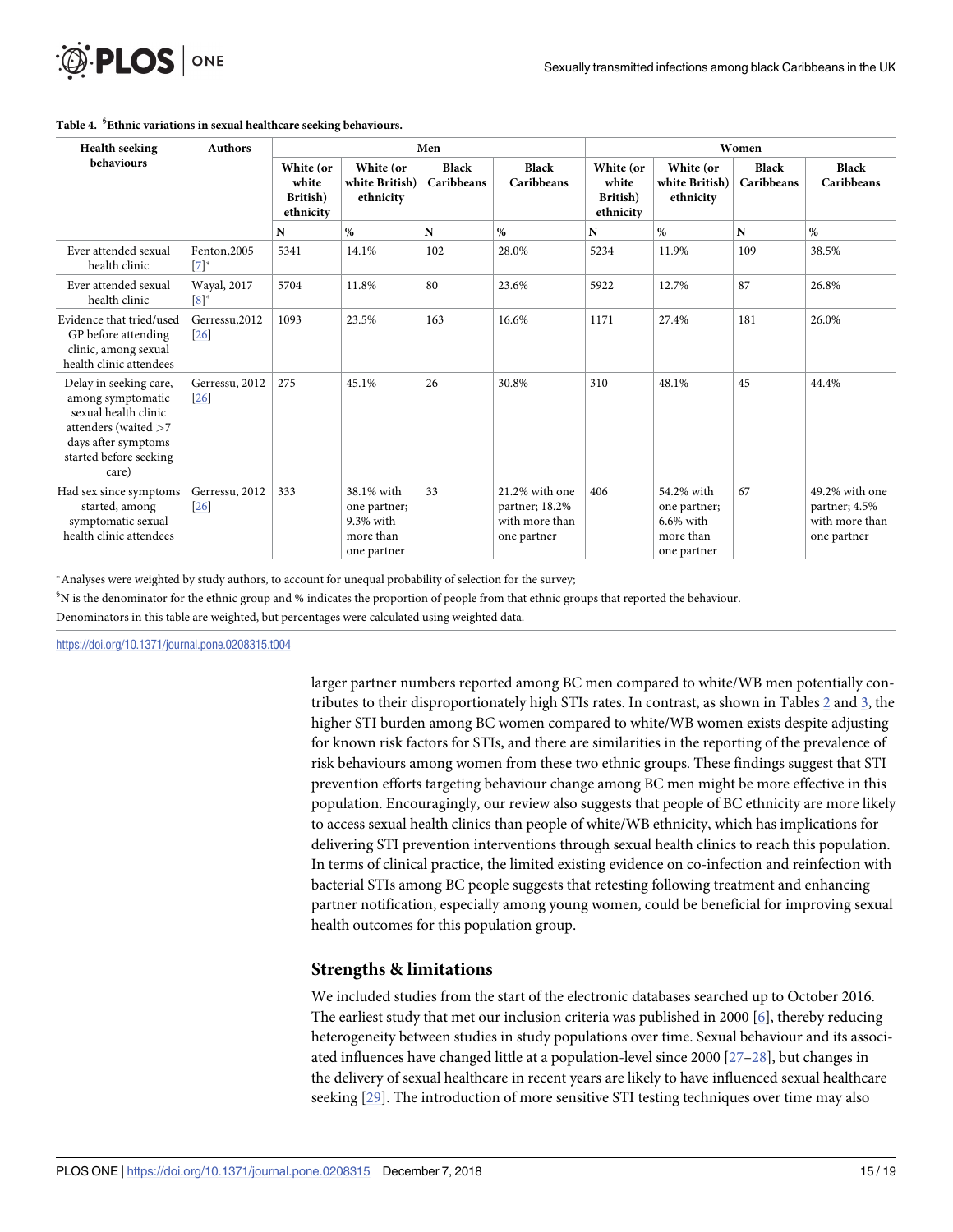<span id="page-15-0"></span>have influenced STI diagnosis rates, but their application is unlikely to have varied by ethnic group.

Our findings should be interpreted with caution given the variation in study methodologies which meant that we were unable to conduct a meta-analysis. For example, some studies used a generic 'white ethnicity' as the reference group while others specifically used WB ethnicity. Such conflation of people of white/WB ethnicity could have introduced bias especially in studies following the accession of ten central and eastern European countries to the European Union in 2004, resulting in increased numbers of people identifying as 'white other' [[8](#page-17-0), [30](#page-18-0)]. Differences in sexual behaviour between 'white other' and WB populations have also been reported [\[31\]](#page-18-0). The majority of the studies included in the review had limited internal and/or external validity, therefore the review results should be interpreted with caution, especially as most of the studies used data collected from sexual health clinic attendees in England. While we excluded studies that did not differentiate between people of BC ethnicity from other black ethnicities, we acknowledge that considerable heterogeneity exists within the BC ethnic group [\[32\]](#page-18-0).

#### **Implications for future research and practice**

Addressing inequalities is one of the priorities of the sexual health improvement framework in England [\[33](#page-18-0)]. Previous national and local policies have tended to prioritise HIV prevention to the exclusion of other STIs [[34](#page-18-0)]. High rates of STI diagnoses in people of BC ethnicity have been highlighted since the early 2000 [\[11\]](#page-17-0) yet there has been a relative dearth of studies addressing this issue. Our systematic review strengthens the evidence-base by enhancing understanding of the factors influencing ethnic differences in STIs which is vital for understanding research gaps and improving STI prevention interventions. It has been argued that STI prevention should focus on young people irrespective of ethnicity and account for gender differences [35-37] because patterning of risky and protective behaviours is mediated by 'youth' [\[25,](#page-18-0) [37\]](#page-18-0). However, this argument overlooks the role that ethnic identity may play in influencing STI risk.

The higher burden of STI diagnosis observed among BC women relative to white/WB women in the absence of behavioural differences highlight the need to conduct partnershiplevel studies of STI risk to inform STI prevention efforts. We did not find any qualitative studies conducted specifically among people of BC ethnicity. However qualitative studies of young people in the UK from major ethnic groups or of black ethnicity have shown that the broader social context, including religion [[37](#page-18-0)], gender norms related to sex and sexuality influence partnership types and hamper condom use, exacerbating STI risk, especially among young women [\[34,](#page-18-0) [36,](#page-18-0) [37\]](#page-18-0). These studies have also highlighted a preference for same-ethnicity longterm partnerships but greater likelihood of disassortative mixing in casual partnerships [\[36,](#page-18-0) [37\]](#page-18-0). However, none of the studies included in our review examined the impact of sexual mixing patterns by ethnicity on STI risk. Better evidence is also needed on the impact of ethnicity related stigma and discrimination on STI related risk and healthcare seeking behaviours [[35](#page-18-0)]. Mixed-methods research could improve our understanding of, for example, the role of partnership dynamics on STI risk among people of BC ethnicity and is currently underway [[38](#page-18-0)].

# **Supporting information**

**S1 [Table.](http://www.plosone.org/article/fetchSingleRepresentation.action?uri=info:doi/10.1371/journal.pone.0208315.s001) Databases searched.** (DOCX)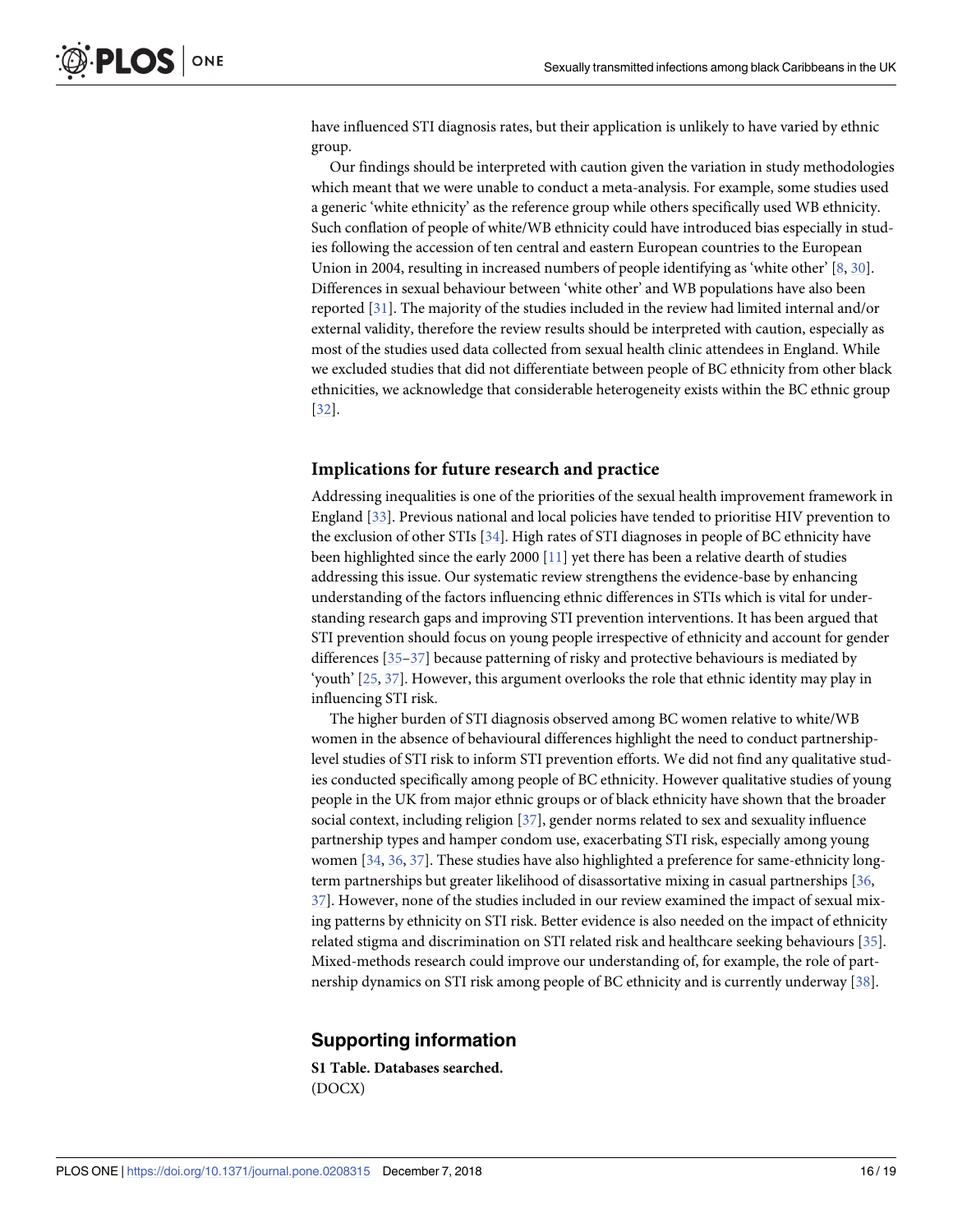<span id="page-16-0"></span>**S2 [Table.](http://www.plosone.org/article/fetchSingleRepresentation.action?uri=info:doi/10.1371/journal.pone.0208315.s002) Study screening questions.** (DOCX) **S3 [Table.](http://www.plosone.org/article/fetchSingleRepresentation.action?uri=info:doi/10.1371/journal.pone.0208315.s003) Quality appraisal of included studies.** (DOCX) **S4 [Table.](http://www.plosone.org/article/fetchSingleRepresentation.action?uri=info:doi/10.1371/journal.pone.0208315.s004) PRISMA checklist.** (DOC) **S1 [File.](http://www.plosone.org/article/fetchSingleRepresentation.action?uri=info:doi/10.1371/journal.pone.0208315.s005) Search strategy for systematic review (example: Search strategy for Medline).** (DOCX)

**S2 [File.](http://www.plosone.org/article/fetchSingleRepresentation.action?uri=info:doi/10.1371/journal.pone.0208315.s006) Data extraction pro-forma for quantitative studies.** (DOCX)

# **Acknowledgments**

We acknowledge the support of the members of the NIHR HPRU in Blood Borne and Sexually Transmitted Infections.

**Steering Committee**: Caroline Sabin (Director), Anthony Nardone (PHE Lead), Catherine Mercer, Gwenda Hughes, Greta Rait, Jackie Cassell, Sema Mandal, Samreen Ijaz, Tim Rhodes, William Rosenberg and Kholoud Porter and the steering group members of Theme A of the NIHR HPRU in Blood Borne and Sexually Transmitted Infections Steering Committee: Catherine Mercer, Gwenda Hughes, Hamish Mohammed, Jackie Cassell, Fiona Burns, Makeda Gerressu, Jonathan Elford, David Phillips, Gary Brook, Nicola Low, Anthony Nardone. The views expressed in this publication are those of the author(s) and not necessarily those of the NHS, the National Institute for Health Research, the Department of Health, or Public Health England.

# **Author Contributions**

**Conceptualization:** Sonali Wayal, Gwenda Hughes, Catherine H. Mercer.

**Data curation:** Paula B. Blomquist.

**Formal analysis:** Sonali Wayal.

**Funding acquisition:** Gwenda Hughes, Catherine H. Mercer.

**Investigation:** Catherine R. H. Aicken, Catherine Griffiths.

**Methodology:** Sonali Wayal.

**Supervision:** Gwenda Hughes, Catherine H. Mercer.

**Writing – original draft:** Sonali Wayal.

**Writing – review & editing:** Catherine R. H. Aicken, Catherine Griffiths, Paula B. Blomquist, Gwenda Hughes, Catherine H. Mercer.

# **References**

- **[1](#page-1-0).** Hughes G, Field N. The epidemiology of sexually transmitted infections in the UK: Impact of behavior, services and interventions. Future Microbiology. 2015; 10(1):35–51. <https://doi.org/10.2217/fmb.14.110> PMID: [25598336](http://www.ncbi.nlm.nih.gov/pubmed/25598336)
- **[2](#page-1-0).** Public Health England. Sexually Transmitted Infections and Chlamydia Screening in England, 2016. England, UK Public Health England 2017.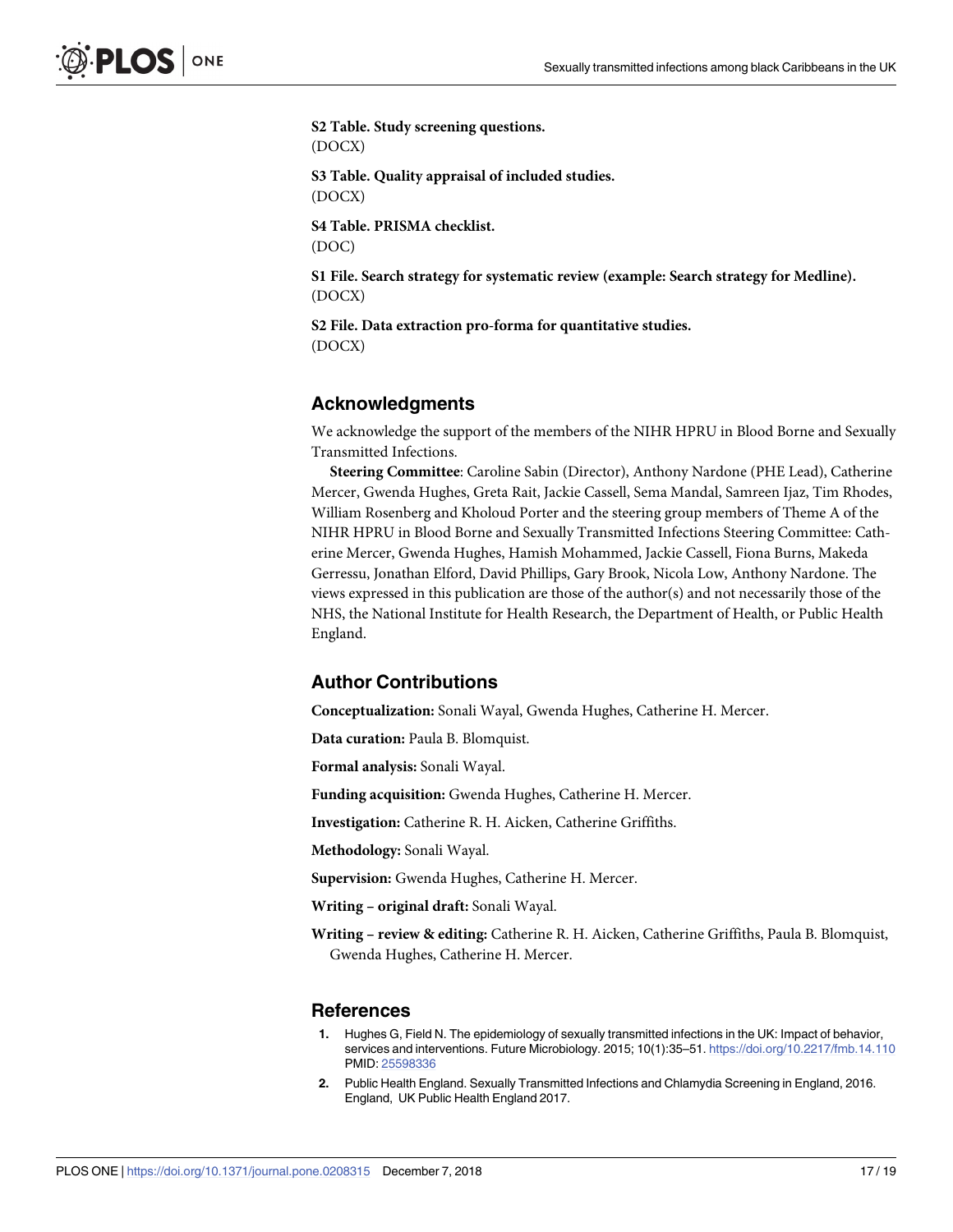- <span id="page-17-0"></span>**[3](#page-1-0).** Lacey CJ, Merrick DW, Bensley DC, Fairley I. Analysis of the sociodemography of gonorrhoea in Leeds, 1989–93. Bmj. 1997; 314(7096):1715–8. PMID: [9185496](http://www.ncbi.nlm.nih.gov/pubmed/9185496)
- **[4](#page-1-0).** Low N, Daker-White G, Barlow D, Pozniak AL. Gonorrhoea in inner London: Results of a cross sectional study. Br Med J. 1997; 314(7096):1719–23.
- **[5](#page-1-0).** Hughes G, Andrews N, Catchpole M, Goldman M, Forsyth-Benson D, Bond M, et al. Investigation of the increased incidence of gonorrhoea diagnosed in genitourinary medicine clinics in England, 1994–6. [Erratum appears in Sex Transm Infect 2000 Apr;76(2):148]. Sex Transm Infect. 2000; 76(1):18–24. <https://doi.org/10.1136/sti.76.1.18> PMID: [10817063](http://www.ncbi.nlm.nih.gov/pubmed/10817063)
- **[6](#page-1-0).** Hughes G, Catchpole M, Rogers PA, Brady AR, Kinghorn G, Mercey D, et al. Comparison of risk factors for four sexually transmitted infections: results from a study of attenders at three genitourinary medicine clinics in England. Sex Transm Infect. 2000; 76(4):262–7. <https://doi.org/10.1136/sti.76.4.262> PMID: [11026880](http://www.ncbi.nlm.nih.gov/pubmed/11026880)
- **[7](#page-1-0).** Fenton KA, Mercer CH, McManus S, Erens B, Wellings K, Macdowall W, et al. Ethnic variations in sexual behaviour in Great Britain and risk of sexually transmitted infections: A probability survey. The Lancet. 2005; 365(9466):1246–55.
- **[8](#page-1-0).** Wayal S, Hughes G, Sonnenberg P, Mohammed H, Copas A, Gerressu M, Tanton C, Furegato M, Mercer HC. Ethnic variations in sexual behaviours and sexual health markers: findings from the third British National Survey of Sexual Attitudes and Lifestyles (Natsal-3). Lancet Public Health 2017; 2(10):e458– 72. [https://doi.org/10.1016/S2468-2667\(17\)30159-7](https://doi.org/10.1016/S2468-2667(17)30159-7) PMID: [29057382](http://www.ncbi.nlm.nih.gov/pubmed/29057382)
- **[9](#page-1-0).** Furegato M, Chen Y, Mohammed H, Mercer CH, Savage EJ, Hughes G. Examining the role of socioeconomic deprivation in ethnic differences in sexually transmitted infection diagnosis rates in England: evidence from surveillance data. Epidemiology & Infection. 2016:1–10.
- **[10](#page-1-0).** Mitchell HD, Lewis DA, Marsh K, Hughes G. Distribution and risk factors of Trichomonas vaginalis infection in England: An epidemiological study using electronic health records from sexually transmitted infection clinics, 2009–2011. Epidemiology and Infection. 2014; 142(8):1678–87. [https://doi.org/10.](https://doi.org/10.1017/S0950268813002902) [1017/S0950268813002902](https://doi.org/10.1017/S0950268813002902) PMID: [24289912](http://www.ncbi.nlm.nih.gov/pubmed/24289912)
- **[11](#page-1-0).** Low N, Sterne JA, Barlow D. Inequalities in rates of gonorrhoea and chlamydia between black ethnic groups in south east London: cross sectional study. Sex Transm Infect. 2001; 77(1):15–20. [https://doi.](https://doi.org/10.1136/sti.77.1.15) [org/10.1136/sti.77.1.15](https://doi.org/10.1136/sti.77.1.15) PMID: [11158686](http://www.ncbi.nlm.nih.gov/pubmed/11158686)
- **[12](#page-1-0).** Dragovic B, Greaves K, Vashisht A, Straughair G, Sabin C, Smith NA. Chlamydial co-infection among patients with gonorrhoea. International Journal of STD and AIDS. 2002; 13(4):261–3. [https://doi.org/10.](https://doi.org/10.1258/0956462021925063) [1258/0956462021925063](https://doi.org/10.1258/0956462021925063) PMID: [11886611](http://www.ncbi.nlm.nih.gov/pubmed/11886611)
- **[13](#page-3-0).** Hughes G, Brady AR, Catchpole MA, Fenton KA, Rogers PA, Kinghorn GR, et al. Characteristics of those who repeatedly acquire sexually transmitted infections: a retrospective cohort study of attendees at three urban sexually transmitted disease clinics in England. Sex Transm Dis. 2001; 28(7):379–86. PMID: [11460021](http://www.ncbi.nlm.nih.gov/pubmed/11460021)
- **[14](#page-1-0).** Hughes G, Nichols T, Peters L, Bell G, Leong G, Kinghorn G. Repeat infection with gonorrhoea in Sheffield, UK: Predictable and preventable? Sex Transm Infect. 2013; 89(1):38–44. [https://doi.org/10.1136/](https://doi.org/10.1136/sextrans-2012-050495) [sextrans-2012-050495](https://doi.org/10.1136/sextrans-2012-050495) PMID: [22717472](http://www.ncbi.nlm.nih.gov/pubmed/22717472)
- **[15](#page-1-0).** Office for National Statistics. Detailed country of birth and nationality analysis from the 2011 Census of England and Wales. UK 2013 [[https://www.ons.gov.uk/peoplepopulationandcommunity/](https://www.ons.gov.uk/peoplepopulationandcommunity/populationandmigration/populationestimates/articles/detailedcountryofbirthandnationalityanalysisfromthe2011censusofenglandandwales/2013-05-13) [populationandmigration/populationestimates/articles/detailedcountryofbirthandnationalityanalysis](https://www.ons.gov.uk/peoplepopulationandcommunity/populationandmigration/populationestimates/articles/detailedcountryofbirthandnationalityanalysisfromthe2011censusofenglandandwales/2013-05-13) [fromthe2011censusofenglandandwales/2013-05-13.](https://www.ons.gov.uk/peoplepopulationandcommunity/populationandmigration/populationestimates/articles/detailedcountryofbirthandnationalityanalysisfromthe2011censusofenglandandwales/2013-05-13)
- **[16](#page-2-0).** Macaulay ME, Riordan T, James JM, Leventhall PA, Morris EM, Neal BR, et al. A prospective study of genital infections in a family-planning clinic. 2. Chlamydia infection—the identification of a high-risk group. Epidemiol Infect. 1990; 104(1):55–61. PMID: [2307185](http://www.ncbi.nlm.nih.gov/pubmed/2307185)
- **[17](#page-2-0).** Soni S, Bond K, Fox E, Grieve AP, Sethi G. Black and minority ethnic men who have sex with men: a London genitourinary medicine clinic experience. International Journal of STD & AIDS. 2008; 19 (9):617–9.
- **[18](#page-2-0).** National Institute for Health and Clinical Excellence. Methods for the development of NICE public health guidance London: NICE; 2012. Third edition: [\[https://www.nice.org.uk/process/pmg4/chapter/](https://www.nice.org.uk/process/pmg4/chapter/appendix-g-quality-appraisal-checklist-quantitative-studies-reporting-correlations-and) [appendix-g-quality-appraisal-checklist-quantitative-studies-reporting-correlations-and](https://www.nice.org.uk/process/pmg4/chapter/appendix-g-quality-appraisal-checklist-quantitative-studies-reporting-correlations-and).
- **[19](#page-3-0).** The Cochrane Collaboration. Cochrane Handbook for Systematic Reviews of Interventions 2011.
- **[20](#page-3-0).** Liberati A, Altman DG, Tetzlaff J, Mulrow C, Gotzsche PC, Ioannidis JP, et al. The PRISMA statement for reporting systematic reviews and meta-analyses of studies that evaluate healthcare interventions: explanation and elaboration. BMJ. 2009; 339:b2700. <https://doi.org/10.1136/bmj.b2700> PMID: [19622552](http://www.ncbi.nlm.nih.gov/pubmed/19622552)
- **[21](#page-3-0).** LaMontagne DS, Fenton KA, Randall S, Anderson S, Carter P. Establishing the National Chlamydia Screening Programme in England: results from the first full year of screening. Sex Transm Infect. 2004; 80(5):335–41. <https://doi.org/10.1136/sti.2004.012856> PMID: [15459399](http://www.ncbi.nlm.nih.gov/pubmed/15459399)